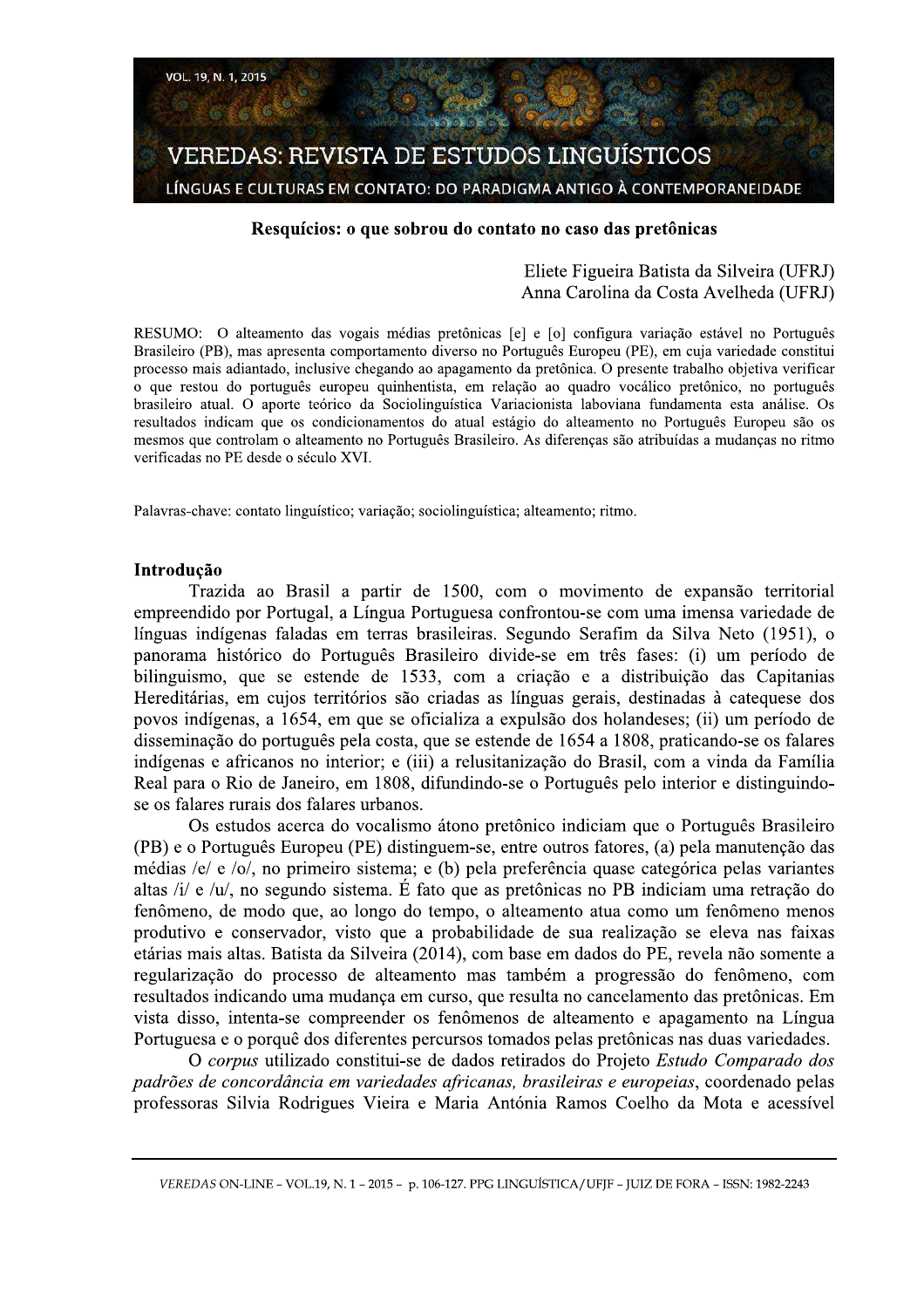através de sítio eletrônico<sup>1</sup> do Projeto. As localidades contempladas são Nova Iguaçu (18 inquéritos), computando 14.135 dados para o PB; Cacém, Oeiras e Funchal (Ilha da Madeira -18 inquéritos de cada localidade), totalizando 10.702 dados para o PE, analisados com base na teoria da Sociolinguística Variacionista de orientação laboviana (WEINREICH; LABOV & HERZOG, 1968), ou seja, estratificados segundo três faixas etárias (18 a 35 anos: 36 a 55 anos, e 56 a 75 anos), três níveis de escolaridade (fundamental, médio e superior) e gênero (masculino e feminino). Empreende-se uma análise quantitativo-qualitativa, com suporte metodológico do pacote de programas Goldvarb X, que busca determinar as variáveis que, em menor ou maior grau, podem condicionar a aplicação da regra variável de alteamento.

Os objetivos do presente artigo centram-se na comparação dos dois sistemas linguísticos no que tange ao funcionamento das vogais pretônicas, a fim de verificar (i) o que haveria restado do contato entre o português quinhentista trazido ao Brasil no período da Colonização; (ii) que fatores teriam contribuído para a intensa diferenciação entre as duas variedades consideradas; (iii) que variáveis de ordem linguística e social atuam sobre o fenômeno de alteamento e de cancelamento das vogais pretônicas, respectivamente, no português brasileiro e no português europeu; e (iv) em que estágio se encontra o alteamento pretônico nas duas variedades. Para tanto, divide-se em três secões: na primeira, intitulada Revisitando a História do Português Brasileiro, analisa-se a literatura a respeito da história da implantação da língua portuguesa no Brasil; na segunda seção, intitulada Comportamento das vogais médias pretônicas, recorre-se à literatura existente sobre a atuação do processo em ambas as variedades; na terceira seção, observa-se o comportamento das vogais médias pretônicas em Nova Iguaçu, região metropolitana do Estado do Rio de Janeiro, e em três localidades do Português Europeu – a saber, Cacém, Oeiras e Funchal (Ilha da Madeira). Contemplam-se, assim, regiões mais e menos próximas do polo cultural europeu (Lisboa).

#### 1. Revisitando a história do Português Brasileiro

Em um grande anseio pela expansão externa, a língua portuguesa embarca, através da palavra de indômitos marinheiros, rumo a "mares nunca d'antes navegados", buscando ser o porta-voz da fé e do império. Esse movimento de expansão marítima resulta na abertura dos mares, na duplicação do globo terrestre outrora conhecido e, a partir do Século XVI, na expansão do português pelo mundo, com sua chegada à África, à Ásia e ao Brasil.

Segundo Castilho (2010), os colonos portugueses que desembarcaram no Brasil procediam de regiões diversas da metrópole, verificando-se predominância de portugueses do Sul, como comprovam alguns fenômenos fonéticos ainda hoje existente no português brasileiro: (i) ocorrência de [f], típica do Sul português; (ii) monotongação do ditongo [ej], como em *primeiro*, dito [âj] no Norte português; e (iii) manutenção da distinção entre /v/ e /b/, pronúncias alternantes no Norte português. À chegada dos portugueses, milhões de indígenas povoavam o território, falando cerca de trezentas línguas diferentes. As relações entre portugueses e indígenas originaram as línguas gerais, "continuações de línguas indígenas que passaram a ser faladas pelos mestiços de homens europeus e mulheres índias" (RODRIGUES, 1993, p. 85 *apud* CASTILHO, 2010, p. 179). A partir desse contato, as contribuições léxicas, em sua maioria provindas do tupi-guarani, são estimadas em cerca de dez mil vocábulos,

<sup>&</sup>lt;sup>1</sup> Disponível em «http://www.concordancia.letras.ufrj.br».

VEREDAS ON-LINE - VOL.19, N. 1 - 2015 - p. 106-127. PPG LINGUÍSTICA/UFIF - JUIZ DE FORA - ISSN: 1982-2243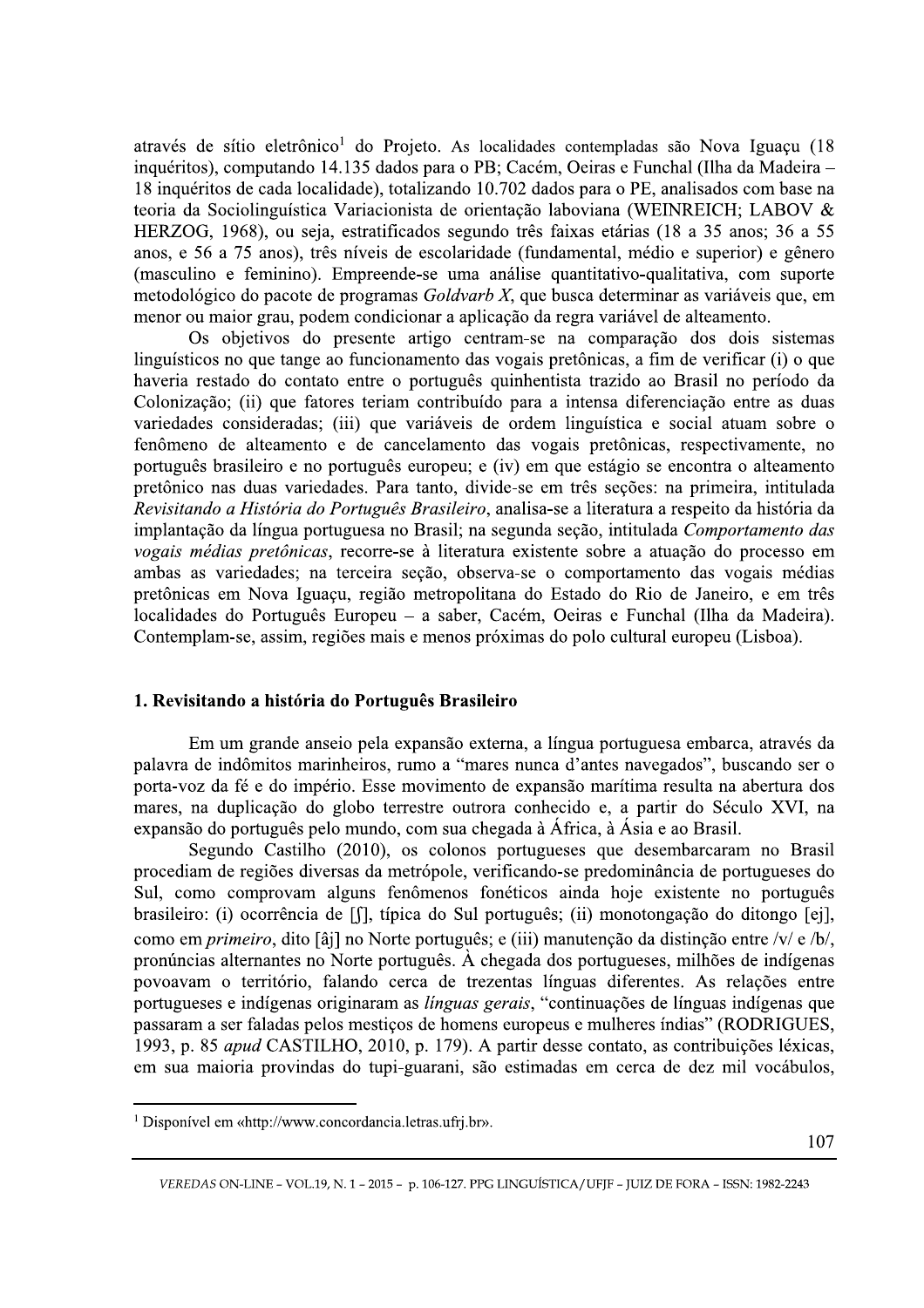constantes de topônimos e antropônimos a que se somam substantivos comuns designativos de vegetais e animais.

De 1538 a 1855, o português brasileiro foi, ainda mais intensivamente, exposto à influência de línguas africanas, em virtude dos dezoito milhões de escravos negros trazidos à terra e sujeitos a um contato mais vigoroso com a escassa população branca. Os escravos traziam consigo duas culturas distintas: (a) a *cultura banto*, entre os que se instalaram no Rio de Janeiro, em São Paulo, Minas Gerais, Pernambuco, Alagoas e no Maranhão; e (b) a cultura sudanesa, entre os que se fixaram na Bahia, dois séculos mais tarde, estando em número menor do que os bantos. Por esse contato, estima-se em trezentas o número de palavras africanas incorporadas ao léxico do Português Brasileiro.

No que diz respeito às características fonológicas e gramaticais do Português do Brasil, duas são as hipóteses que tentam interpretá-lo: (a) a hipótese do conservadorismo, que o compreende como uma variedade que reflete o falar quinhentista outrora trazido à terra, tendo-se estagnado em virtude de se ter separado das raízes europeias e não ter acompanhado as mudanças lá ocorridas; e (b) a hipótese do inovadorismo, que o aborda como uma variedade inovadora com relação ao Português Europeu. A respeito das mudanças detectadas no Português Brasileiro com relação ao Português Europeu, Castilho (1997, p. 240-244) aponta a existência de três hipóteses interpretativas: (a) a hipótese evolucionista, que propõe a existência de uma língua brasileira absolutamente diversa da variedade europeia; (b) a hipótese crioulista, que aponta para a relevância dos contatos linguísticos estabelecidos no Brasil-Colônia; e (c) a hipótese internalista, que acentua a importância da deriva, ou seja, da atuação de tendências próprias ao sistema.

Baseada no Evolucionismo proposto por Darwin e fortalecida pelo ufanismo dos tempos de Romantismo, a hipótese evolucionista considera a língua como um ser biológico, sujeito a uma evolução determinística, que, como tal, é inerentemente condicionada ao nascimento e ao desenvolvimento, podendo chegar a não mais existir. O trabalho de alteração da língua, realizado pelo falante que, em conjunto, modifica o todo, decorreria de variações de ordem geográfica e social. Fundamentada na fase de bilinguismo que ocorreu nos primeiros tempos de implantação do Português Brasileiro, a hipótese crioulista acentua a importância dos contatos linguísticos e propõe que a variedade brasileira da língua portuguesa se tenha originado de uma forma simplificada de interação, denominada *pidgin*, que evoluiu para o crioulo que constituiria a base da língua. Por fim, tendo por ponto de partida a estrutura da língua, a hipótese internalista prevê que a *deriva* "é uma tendência própria dos sistemas a acomodarem-se, independentemente de continuarem em seu berço de origem ou serem transplantados para outros ambientes" (CASTILHO, 1997, p. 243), de modo que a mudança se realiza devido a fatores internos e que se verificam pontos de tensão, como (i) o aproveitamento incompleto de distinções fonológicas (transfonologização); (ii) a perda de certas distinções e consequente perda de fonemas (desfonologização); e (iii) a criação de distinções novas (fonologização).

Na literatura histórica, alguns são os fatores apresentados como motivadores da diferenciação linguística existente entre o português brasileiro e o português europeu. Em primeiro lugar, o português só começou a ser difundido em terras brasileiras a partir de 1532, depois de muito ser utilizado em terras lusitanas. A esse fator, soma-se o fato de ter a língua portuguesa se desenvolvido no Brasil, durante séculos, em condições socioculturais mais propícias à conservação do que à renovação – trezentos anos sem contato com a metrópole, sem imprensa, sem núcleos irradiadores de cultura, em um imobilismo cultural e idiomático

VEREDAS ON-LINE - VOL.19, N. 1 - 2015 - p. 106-127. PPG LINGUÍSTICA/UFIF - JUIZ DE FORA - ISSN: 1982-2243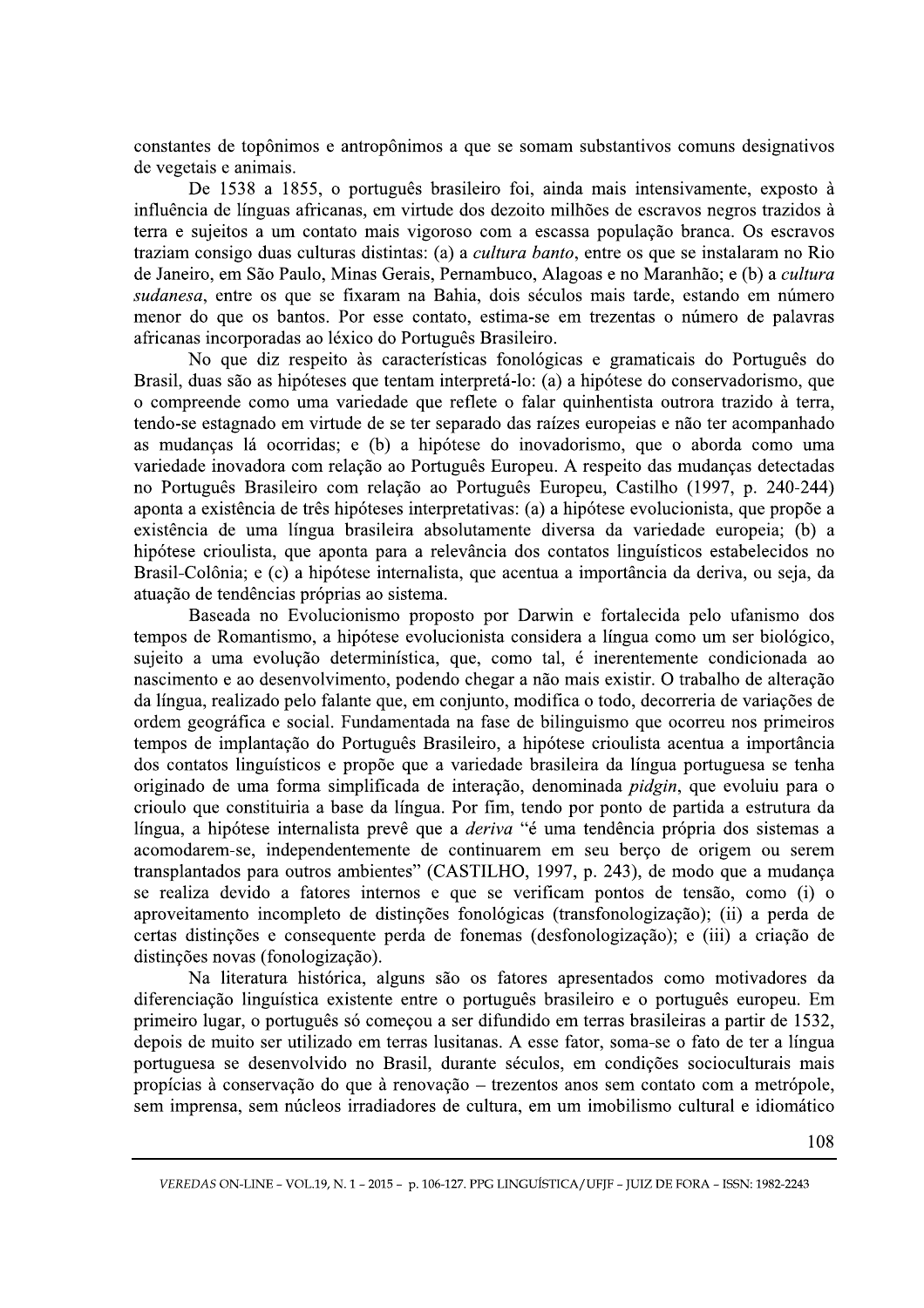perceptível, sobretudo, nas regiões interioranas. Por tais características, apesar da relusitanização do Brasil, com a vinda da Corte Portuguesa ao Rio de Janeiro, em 1808, a variedade brasileira do idioma continua a apresentar características do português dos Séculos XVI ou XVII, mantendo-se imune às alterações ocorridas na metrópole a partir do Século XVIII.

### 2. Comportamento das vogais médias pretônicas: ainda um pouco de história

A realização fechada das vogais médias pretônicas, correspondente ao [e] e [o] pretônicos, observáveis antes do Século XVIII em Portugal, constitui a característica utilizada por Nascentes (1953) para a divisão do território nacional e a caracterização do falar brasileiro em dois grandes grupos. Para Nascentes (1953, p. 25), esses dois falares são "separados por uma zona que [...] se estende [...] da foz do Rio Mucuri, entre Espírito Santo e Bahia, até a cidade de Mato Grosso" (p. 91): o do norte, composto pelos subfalares amazônico e nordestino, e o do centro-sul, composto pelos subfalares baiano, fluminense, mineiro e sulista. Segundo o autor, o que "caracteriza estes dois grupos é a cadência e a existência de pretônicas abertas em vocábulos que não sejam diminutivos nem advérbios em -mente" (p.  $25$ :

> No sul não há vogais protônicas abertas antes do acento (salvo determinados casos de derivação) e a cadência é diferente da do norte. É palpável a diferenca entre a *fala cantada* do nortista e a *fala descansada* do sulista (NASCENTES, 1953, p. 19-20).

Assim como a alternância polimórfica das pretônicas  $[e \sim i]$  e  $[0 \sim u]$ , que a língua dos séculos XVI e XVII conhecia, a preferência pelas médias de segundo grau é apresentada como característica conservadora do português brasileiro com relação ao português europeu. Segundo Camara Jr. (1976), o processo de alteamento é um dos tracos que distinguem o português falado no Brasil e o falado em Portugal. Viegas (1987, p. 44) afirma que é "bastante comum no português e caracteriza, por vezes, diferenças dialetais", mas "traz em si certo estigma social", sobretudo em casos menos tradicionalmente atingidos, como intestino, teoria e *academia*, que podem marcar origem geográfica ou estratificação social. Bisol (1981, p. 30), por sua vez, acredita que o fenômeno se tenha espraiado sem estigmatismo social.

O processo de alteamento é verificado desde muito cedo em Língua Portuguesa, tratando-se de uma tendência "a fazer passar /e/ a /i/, principalmente nos grupos  $en-$ + consoante e est-" (TEYSSIER, 1997, p. 74), encontrando-se registrado desde a gramática de Fernão de Oliveira:

> Das vogais, entre u e o pequeno há tanta vizinhança, que quase nos confundimos, dizendo uns sorrir e outros surrir e dormir ou durmir e bolir ou *bulir* e outras partes semelhantes. E outro tanto entre *i* e e pequeno, como memória e memórea, glória e glórea (OLIVEIRA, 1975[1536] apud SILVEIRA & TENANI, 2007, grifos acrescidos).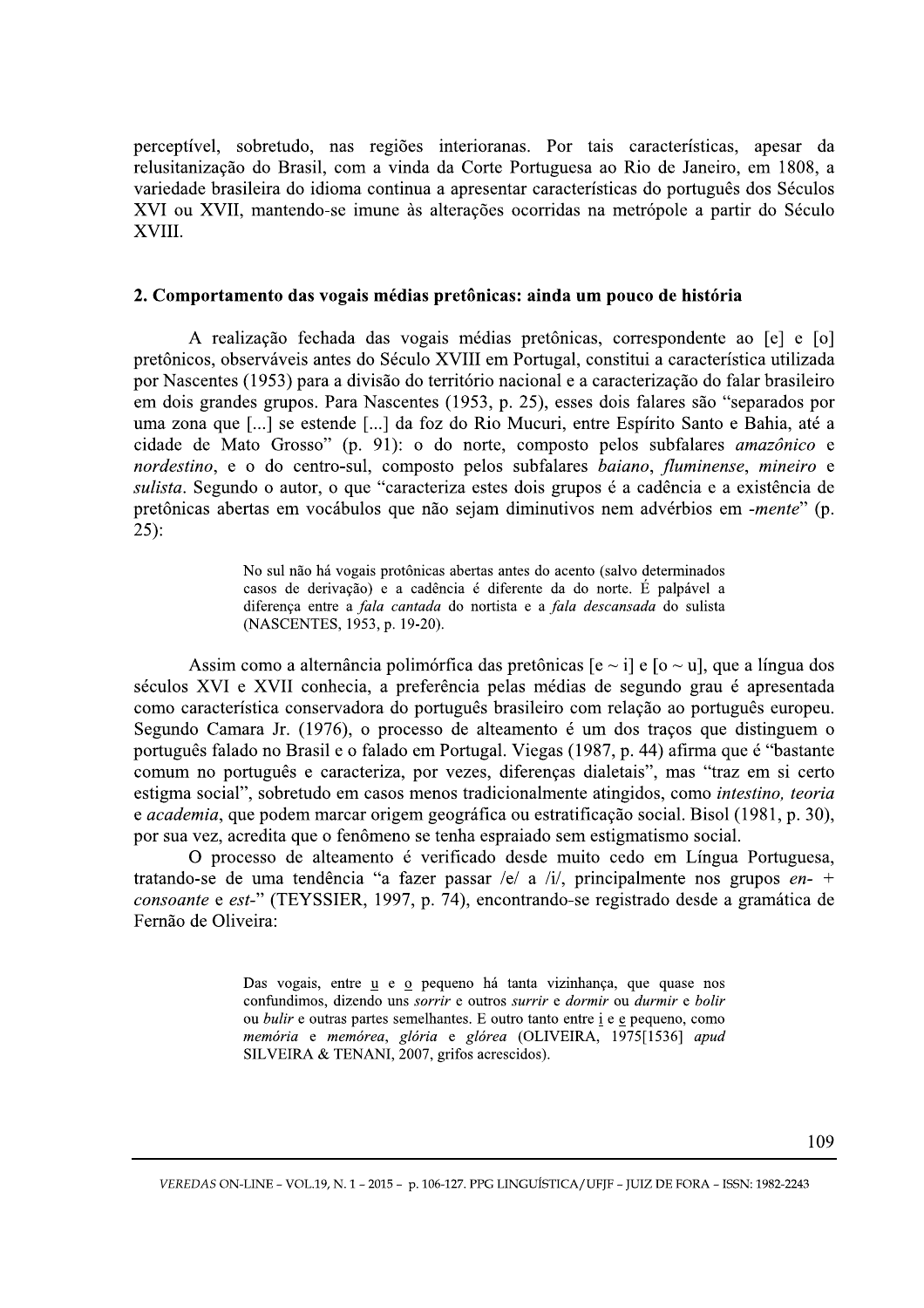Paiva (2008, p. 215), apropriando-se deste trecho de Fernão de Oliveira (1975), observa a existência de dois fenômenos: (i) o da variação fonética, em que o alteamento das pretônicas estaria relacionado exclusivamente à redução das vogais átonas; e (ii) o da analogia, em que resultaria da alteração por interação analógica no grupo dos verbos. Assim é que, segundo a autora, "a não uniformidade de usos a que Oliveira faz referência não é, como diz, consequência da semelhança dos fones –  $o$  não é tão fechado que *quase se confunde com*  $u$ , mas da variação que é inerente à expansão de qualquer mudança" (p. 216). No entanto, reconhece que "a sua interpretação, não sendo adequada (...), não deixa por isso de comprovar a existência de um fenômeno de variação entre [o] e [u] átonos, do mesmo tipo do que é referido" quanto a [e] e [i] átonos.

Segundo Carvalho (1962), "o cerramento o > u, e > i estava submetido na linguagem quinhentista às mesmas condições em que o fenômeno hoje se observa, não ainda estabilizado, no Português do Brasil", do que se pressupõe que o atual estágio do vocalismo pretônico na variedade europeia, que tende ao cancelamento das vogais médias, seja decorrente de uma evolução do processo de alteamento outrora lá atestado. O autor argumenta que, ao lado do testemunho supracitado de Fernão de Oliveira, há ainda o testemunho de "textos que, pelo menos desde o século XV, apresentam numerosos exemplos de u por o na pretônica: custura, custume, cubrir, fremusura, cumunicar, recupilou". Carvalho (1962, p. 94) afirma que

> se examinarmos bem as formas citadas por F. de Oliveira e as compararmos com as restantes formas quatrocentistas e quinhentistas com u pretônica em vez de  $o$ , verificamos que elas têm todas de comum a presenca de um  $u$  ou i, na sílaba imediatamente posterior (em geral a tônica) àquela em que  $\sigma$  se fechou em u. [...] um fenômeno assimilatório perfeitamente idêntico está também amplamente documentado para e pretônico, fechado em i por efeito de um  $u$  ou  $i$  da sílaba seguinte, em numerosos textos dos mesmos séculos: ricibido, pitiçom, minino, pidir, testimunha [...].

Carvalho (1962, p. 17) discute a elevação ou não das vogais médias /e/ e /o/, com base nos testemunhos diretos de gramáticos e ortógrafos, bem como nos testemunhos das variedades modernas do português. O autor opõe duas perspectivas acerca do valor dos grafemas e e o do PE em sílaba pretônica, até o século XVIII: (i) a de Cornu (1904-1906 apud CARVALHO, 1962), que prevê que as vogais médias eram representadas pelas formas fechadas  $m\ell$  elter e  $m\ell$  *n* $\ell$  - como hoje se concretizam no Português Brasileiro, num indício de como possivelmente se pronunciariam tais vogais; e (ii) a de Révah (1955 apud CARVALHO, 1962), que defende a existência de uma antiga tendência de se concretizar graficamente como u todo o átono não final. Nesse sentido, o PB atual registra o uso conservador que aqui chegou no Século XVI. Para o autor, o sistema pretônico dos Séculos XVI e XVII seria semelhante ao quadro da posição tônica, indicando que o alteamento vocálico era fenômeno presente naqueles séculos e, ainda, que o avanço do processo  $-$  o cancelamento – atingiu o português europeu, em posição pretônica (/k'remus/, /kridu/), mas parece não ter chegado ao português brasileiro.

VEREDAS ON-LINE - VOL.19, N. 1 - 2015 - p. 106-127. PPG LINGUÍSTICA/UFIF - JUIZ DE FORA - ISSN: 1982-2243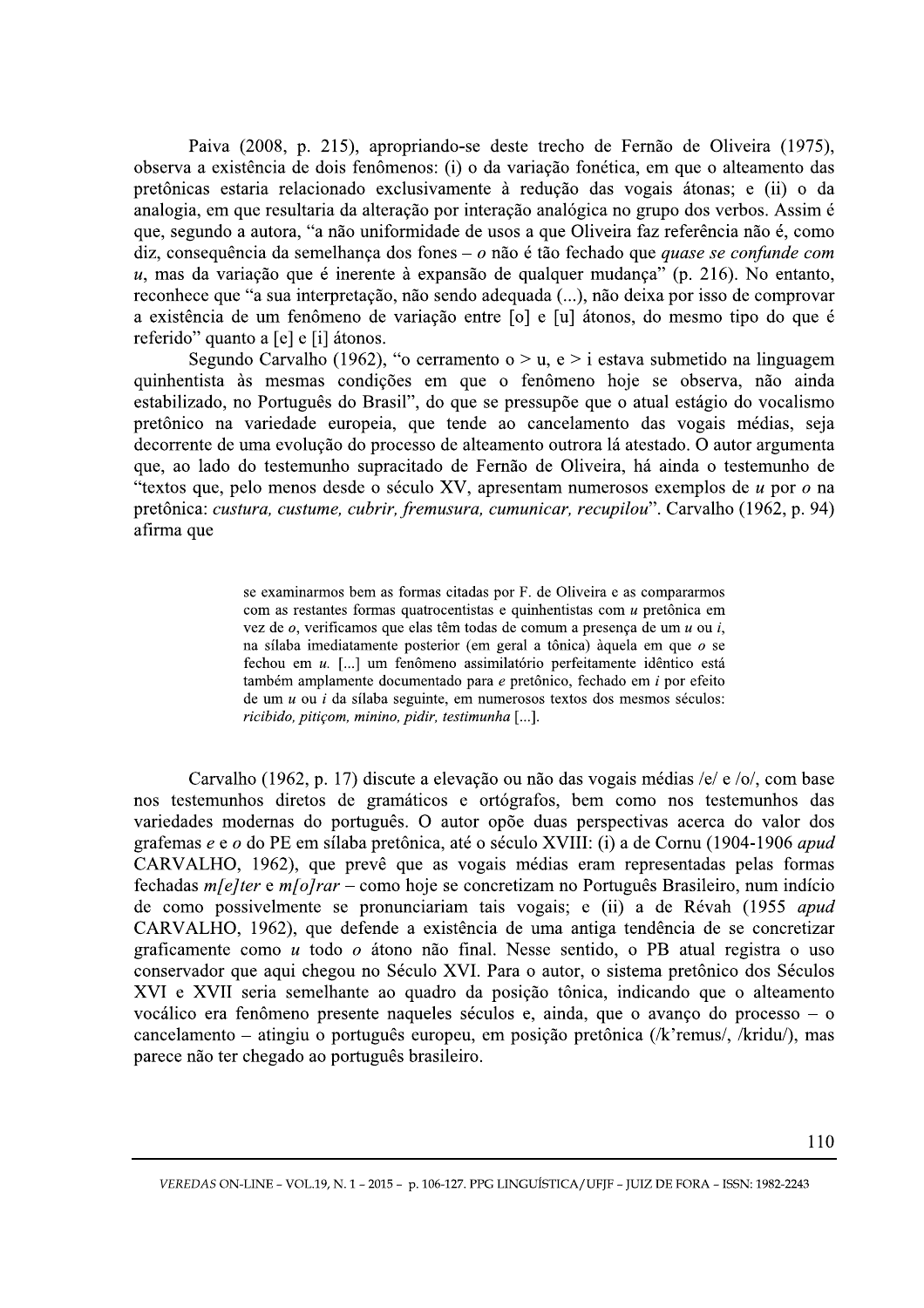| ε            | a            | э           |
|--------------|--------------|-------------|
| e            | $\mathbf{g}$ | $\mathbf 0$ |
| $\mathbf{i}$ |              | u           |

**Quadro 1:** Vocalismo pretônico do Português Europeu (CARVALHO, 1962, p. 38).

Castilho (2006) ressalta que "uns dizem que, a partir do Século XIX, começou a ser construída uma gramática do Português Brasileiro, quer dizer, uma nova língua, distinta do português europeu". No entanto, analisando o português medieval, reconhece que "aquilo que se explicava como um abrasileiramento do português, na verdade, já se encontrava lá, sobretudo nos documentos do Século XV":

> Esse português veio para o Brasil e foi preservado. Nós estamos fazendo mudanças gramaticais a partir dessa base. Já Portugal, a partir do Século XVIII, imprimiu um novo rumo à língua, por isso é que muito do que aqui sobreviveu, não existe mais lá. Eles é que estão diferentes, não nós. (CASTILHO, 2006).

Silva (2013) afirma que a relusitanização do Brasil, por ocasião da vinda da Corte Portuguesa ao Rio de Janeiro, em 1808, "não foi suficiente para transmitir à fala dos cariocas as transformações importantes que já havia sofrido o vocalismo átono europeu, isto é, as grandes mutações do Século XVIII, que tornaram central e alto o [e] pretônico e elevaram o [o] para [u] nessa posição", o que se pode justificar por uma possível retenção da mudança entre os falantes da Família Real. Para Queriquelli & Cabral (2011),

> Quando Scherre e Naro (2007, p. 155) chamam a atenção para "a mudança de ritmo que lá [em Portugal] se processou a partir de meados do século XVIII e que faz com que o português europeu não seja mais sentido auditivamente como uma língua românica", estão sugerindo, entre outras coisas, que o PB conservou sua latinidade mais do que o PE (QUERIQUELLI & CABRAL, 2011).

Carvalho (1962), em Nota sobre o vocalismo antigo português, procedendo a uma exaustiva pesquisa em Manuais de Ortografia e Gramáticas, desde a primeira gramática portuguesa, a de Fernão de Oliveira (1536), até a Ortografia, de Frei Luís de Monte Carmelo (1767), observa que "apenas três gramáticos ou ortógrafos - Fernão de Oliveira (1536), D. Luís Caetano de Lima (1736) e Luís António Verney (1746) – podem ser verdadeiramente úteis para os propósitos", sendo que este apenas faz menção às "letras nos fins das dicções" (VERNEY, 1746: 105 apud CARVALHO, 1962, p. 93):

> Dos restantes, Duarte Nunes de Leão (1576), Magalhães de Gândavo (1574), Álvaro Ferreira de Vera (1631), Jão Franco Barreto (1671), Contador de Argote (1725) são de nenhum préstimo para o esclarecimento do problema

> > 111

VEREDAS ON-LINE - VOL.19, N. 1 - 2015 - p. 106-127. PPG LINGUÍSTICA/UFIF - JUIZ DE FORA - ISSN: 1982-2243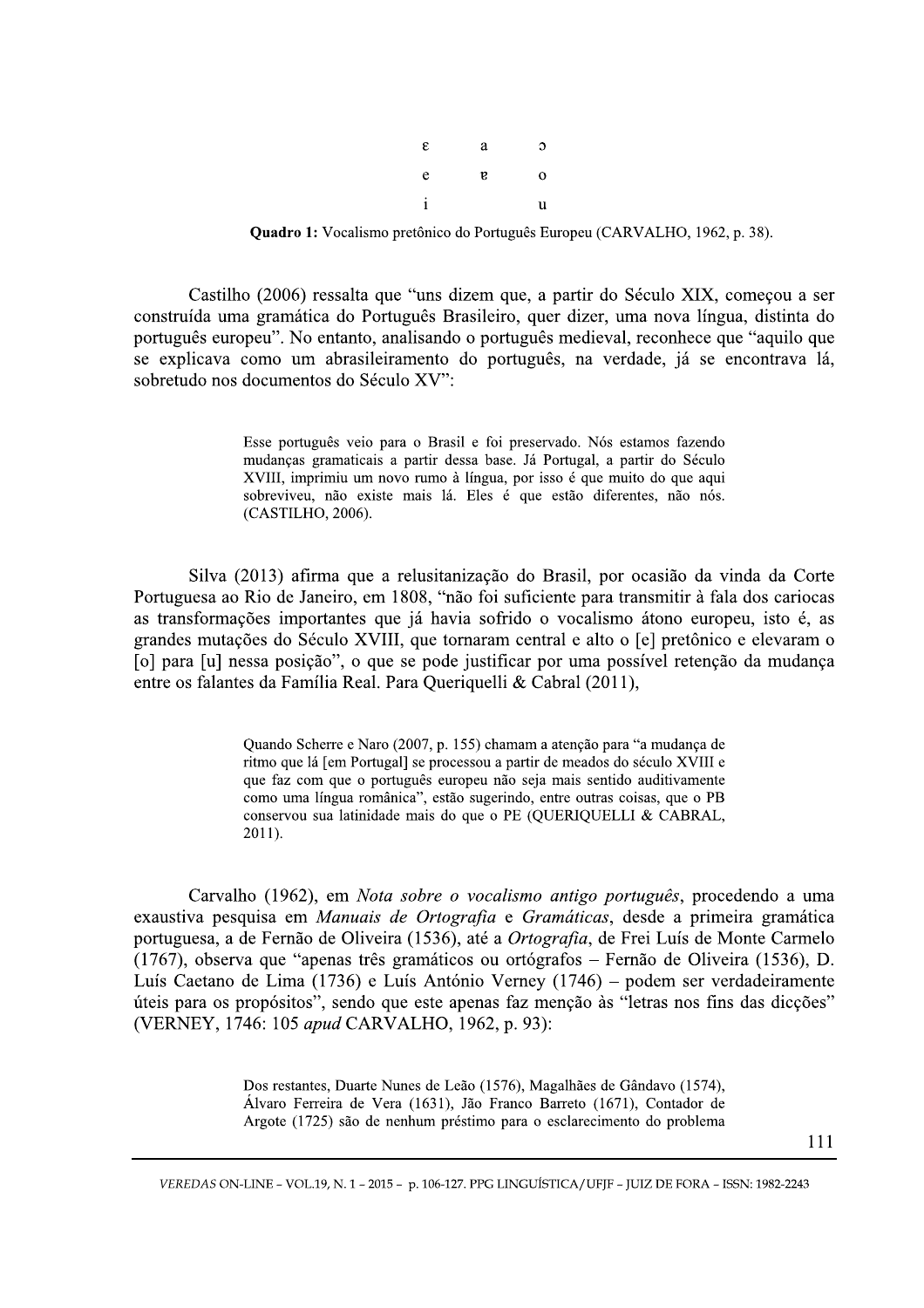do vocalismo átono. João de Barros (1540) só pode servir-nos num aspecto de pormenor; e Monte Carmelo (1767), que escreveu a mais completa exposição da pronúncia portuguesa antes de Gonçalves Viana, só complementarmente nos auxilia no problema particular que nos ocupa (p.  $81.$ 

Dom Luís Caetano de Lima (1736 apud CARVALHO, 1962, p. 89-91), em sua Ortografia da Língua Portuguêsa, ao contrário do que atesta Oliveira (1536), declara, numa perspectiva ortográfica, que as vogais médias, na sílaba pretônica, realizam-se pela variante fechada nas formas derivadas – erva  $\rightarrow$  ervado, ferro  $\rightarrow$  ferrado, festa  $\rightarrow$  festivo – e também em hiato – real, leal, com exceção de alguns nomes como seteira, mesinha, corado e somente, em que se realizam pela variante aberta, ao menos na variedade idiomática representada por D. Luís Caetano, natural de Lisboa. Nesses casos, deve-se considerar o abaixamento vocálico por que passam as palavras derivadas, cujas realizações preferem as médias de segundo grau em detrimento das de primeira, constituindo-se casos de resistência ao alteamento (tem-se  $flelrrado$ , mas não  $*flilrrado$ ). Segundo o autor, essa regra se aplicaria também às postônicas finais – fado, perto, trave, leme – e mediais – âncora, árvore, áspero, íngreme, assim como a hiatos – églola, léglola, gávea, cerúleo, posições em que a vogal média se realiza sempre como [e, o] fechados. No que tange à pretônica posterior, supõe-se que o autor observasse a variação  $\lceil 0 \sim u \rceil$ , uma vez que prescreve a realização  $\lceil 0 \rceil$  para o pretônico.

A literatura já pontua as diferencas entre o vocalismo do português brasileiro e o europeu, variedade em que o processo de alteamento parece ter alcançado maior regularidade. A respeito da elevação das vogais pretônicas na diacronia do PE, Marquilhas (2000, p. 259) afirma que se trata de um fenômeno discutido entre vários estudiosos, destacando que não se pode verificar até finais do Século XVI. Dentre todos os linguistas, apenas Teyssier (1982) indica uma data: segunda metade do Século XVIII, o que corrobora, baseando-se na tipificação de peças teatrais setecentistas, com grafias como *cutuvelo*, murar, tucar, xuver. Marquilhas (2000, p. 254), no entanto, menciona a possibilidade de a elevação das pretônicas acontecer já desde o Século XVI, o que fundamenta no estudo de Martins (1985 apud MARQUILHAS, 2000), que, analisando os estudos sobre a datação do fenômeno, encontra referências setecentistas e quinhentistas.

Segundo atesta Maia<sup>2</sup> (1986) em documentos das Cantigas de Santa Maria, o alteamento por harmonização vocálica já se fazia visível no Século XIII, como corroboram dados como pidimos, pidi, firidas e sirvia, e nas gramáticas do Século XVI (Fernão de Oliveira e João de Barros). Segundo a autora, em posição pretônica, os estudiosos advogam que a média anterior teria se alteado mais tardiamente do que a posterior: o /o/ passaria a [u], mas, como o *schwa* [ə] não apresenta um diacrítico latino, é difícil, pois, atestar o alteamento entre as anteriores. Citando Carvalho (1984 apud MAIA, 1986), diz que as pretônicas /o/  $e$  /e/ correspondem à realização [u] e [ə] atualmente em Portugal, inclusive ocorrendo supressão, como em ['kremu $\int$ ] – 'queremos'.

Marquilhas (2000, p. 260) propõe que "em grafias como as que se encontram repetidamente no Documento II (terazeiro, Ceristam, esteragado, teratar), o grupo consonântico transcrito com o apoio de <e>" seria "um testemunho da elevação e talvez

VI e testemunhos galegos do norte de<br>cos galegos.<br>GUÍSTICA/UFJF - JUIZ DE FORA - ISSN: 1982  $\frac{2}{3}$  Maia (1986) analisou documentos do século XIII ao XVI e testemunhos galegos do norte de Portugal. identificando maior frequência de grafia alteada nos documentos galegos.

VEREDAS ON-LINE – VOL.19, N. 1 – 2015 – p. 106-127. PPG LINGUISTICA/UFJF – JUIZ DE FORA – ISSN: 1982-2243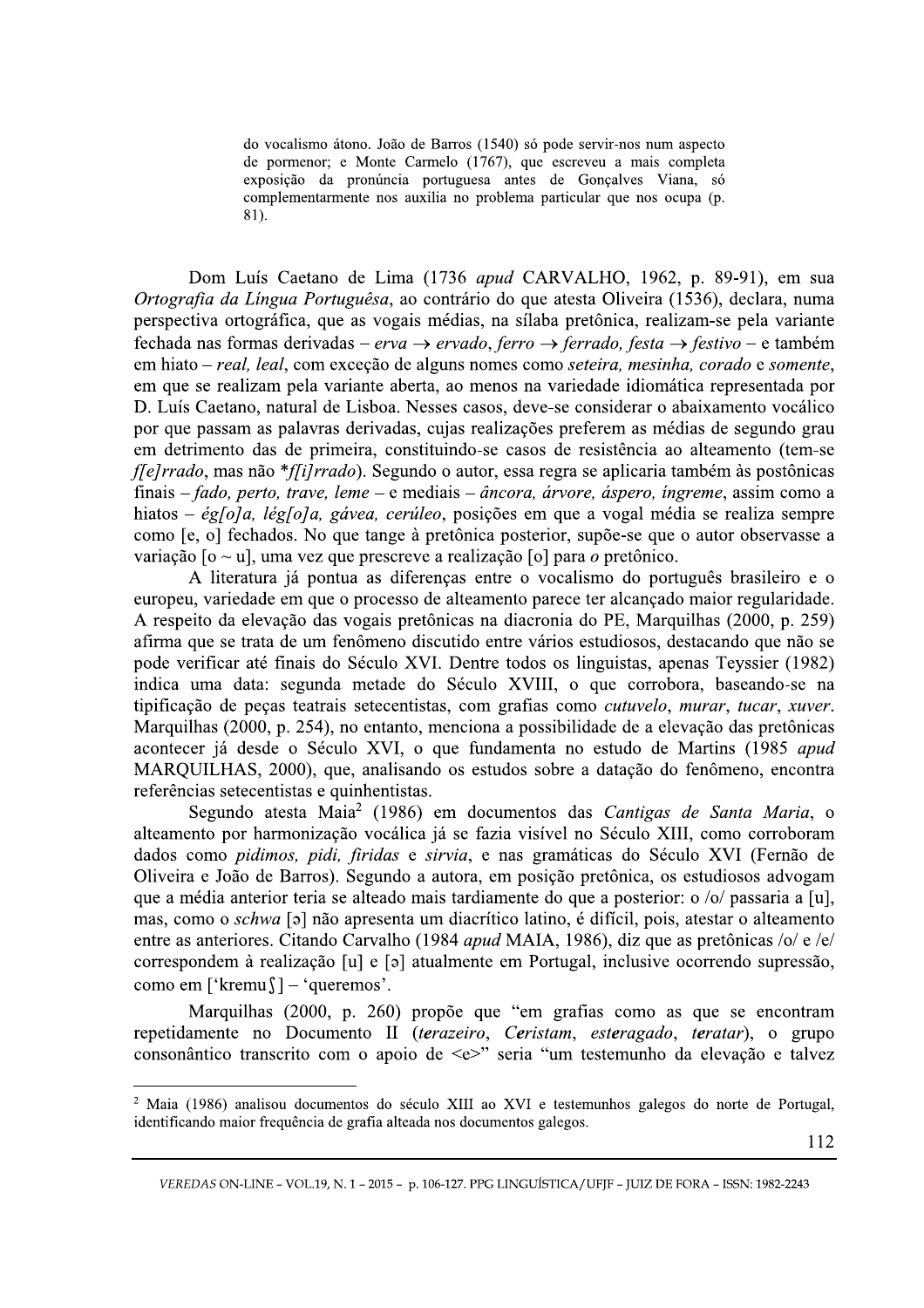mesmo já de síncope do /e/ pretônico". Ela interpreta que, ou o autor do texto sincopava a pretônica, como em Caterina [kɐ'trinɐ], à semelhança do que ocorria em estragado, ou introduzia no grupo consonântico um schwa [a] epentético, "vogal semelhante ao resultado da elevação do [e] pretônico da segunda sílaba de Caterina":

> Na primeira hipótese, a grafia de esteragado só podia ser concebida se ao sinal <e> fosse atribuído valor mudo, opção que resultaria de se expandir o princípio ortográfico que estabelece que há letras que se não lêem. Já na segunda hipótese, o mesmo sinal teria valor alto, e ficava escrito por expansão de um princípio do sistema alfabético, o princípio segmental, que dá marcas fixas para os sucessivos sons articulados" (MARQUILHAS, 2000, p. 260).

Em estudo sobre o  $o$  e o  $e$  em português, Naro (1973, p. 9-51) tenta estabelecer os fonéticos envolvendo essas vogais, considerando o português de Portugal fatos (Metropolitano), o do Brasil e o de Ceilão. No que tange ao Português Europeu e ao Português Brasileiro em relação ao vocalismo átono pretônico, Naro encontra, em documentos anteriores ao século XVI, registros de palavras corrigidas por serem grafadas com u: outrussi por outrossi, priureza por prioreza, pur el por por el, fremusura por fremosura. Já com relação ao século XVI, cita Nunez de Lião (1576), que condena a assimilação vocálica, bem como o alteamento da pretônica em palavras derivadas (p. 18):

> A analogia e a ordem precisam ser mantidas em palavras derivadas; nenhuma variação deve ser permitida. Muitas pessoas dizem rindeiro, vindeiro, vistido, não respeitando as formas primitivas. Pois, se renda se escreve com e, deverse-á escrever também assim rendeiro, que é seu derivado. E se dizemos veste e vestimenta, devemos então dizer vestir e vestido. De um modo semelhante, venda e vendeiro. Deveremos dizer gemido e não gimido, por derivação de gemer (CARVALHO, 1962 apud NARO, 1973).

De acordo com Naro (1973), é difícil estabelecer o período em que o alteamento de e para i em posição inicial se tornou norma no Português Europeu, mas, com base nos registros escritos, o autor indica que possivelmente tenha sido entre meados do Século XVII e Século XVIII. Quanto ao alteamento de [o] inicial, sua origem é ainda menos precisa, tendo sido registrado, em 1767, por Monte Carmelo (NARO, 1973, p. 42). No entanto, Naro (1973, p. 39) apresenta informação relevante acerca do alteamento condicionado à posição e ao tipo de estrutura silábica. No século XVII, a variação de i para e inicial acontece em contexto nasal (entrar ~ entrar < intrāre), devido a uma "contaminação da evolução normal  $\hat{i}n$  > en-", bem como entre eis- ou e-  $\leq ex$ - e ens- $\leq$ ins-, prefixos que originaram a alternância en- $\sim$ in- e es-~ ens- ~ ins- ~ is- (exemplo ~ inzemplo ~ izemplo; exame ~ ensame ~ izame). Disso se infere que o alteamento tem causas morfológicas, já que atinge inicialmente as formas prefixais. Além disso, há a variação i  $\sim$  e protéticos, colocados diante de grupos começados com s 'impuro' (isC- <sup>i</sup>sC- ou sC-, como em *estola ~ istola, escola ~ iscola*), que posteriormente

VEREDAS ON-LINE - VOL.19, N. 1 - 2015 - p. 106-127. PPG LINGUÍSTICA/UFIF - JUIZ DE FORA - ISSN: 1982-2243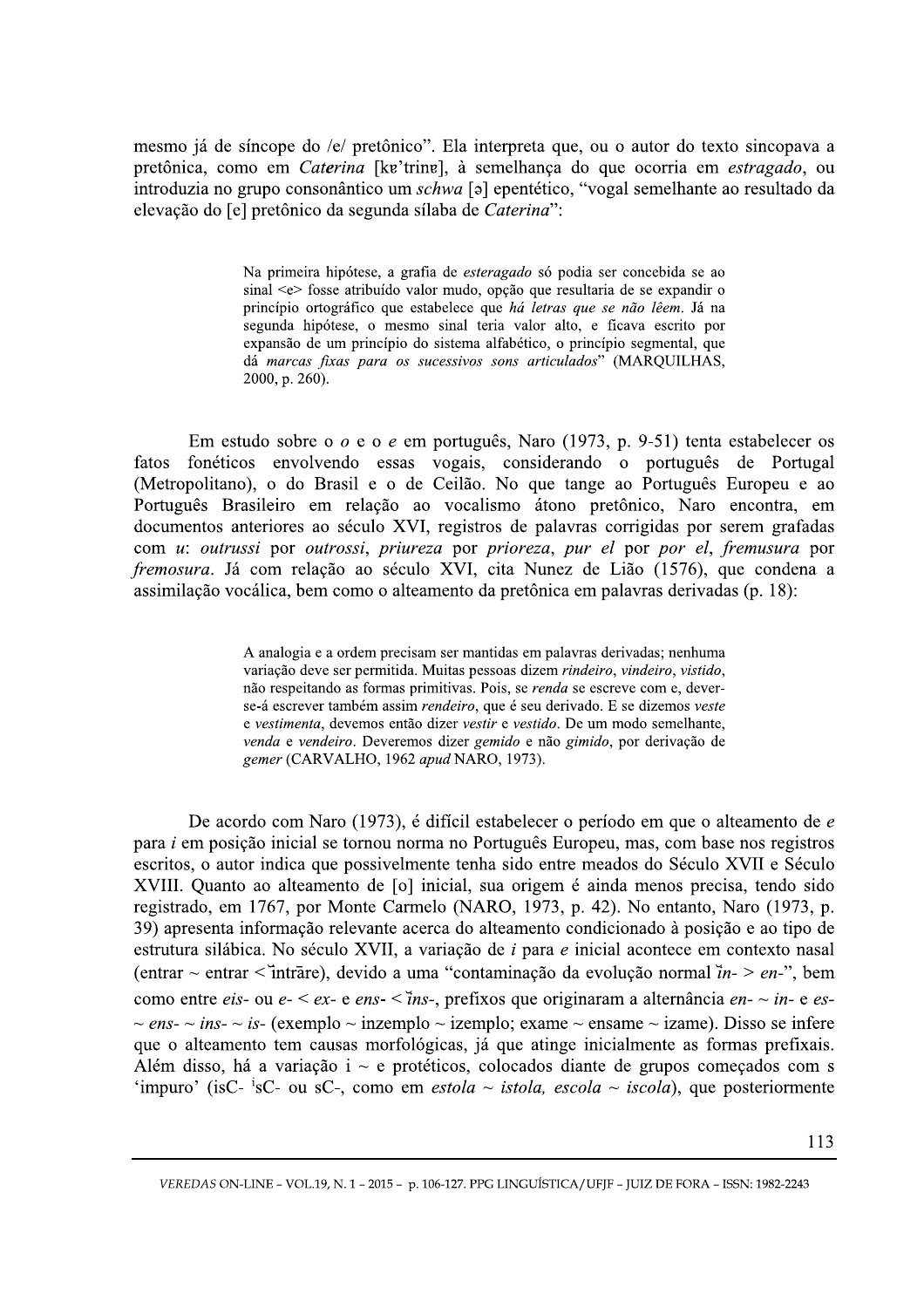alcançou o contexto sem travamento, conforme encontrado no Português do Brasil popular sincrônico (eterno ~ iterno).

A menção ao alteamento também é observada em Pereira (1666 apud NARO, 1973), já no século XVII, considerando o processo que ocorre em todo o paradigma verbal e afirmando que se deve "dizer [...] *gemer, gemido e não gimer, gimido"*, o que evidencia que a variação  $\langle e \rangle \sim \langle i \rangle$  é, de fato, muito antiga. Sobre isso, Castro (1991, p. 217-218) apresenta um único dado encontrado no Testamento de D. Afonso (século XIII - 1214): mŭliere > moΛεr (port. Antigo) > muΛer. Para explicar esse dado, cita Nunes (1919), que afirma se tratar de um dos raros exemplos em que a elevação da pretônica  $[0] > [u]$  é representada graficamente. O fenômeno não está, contudo, relacionado à elevação geral do vocalismo átono pretônico, muito posterior (séculos XVII-XVIII): o que se verifica em  $mo$   $\&$  r > mu  $\&$ é uma assimilação de [o] à consoante alta que o segue  $[\Lambda]$ , numa referência ao processo a que se denomina redução vocálica (ABAURRE-GNERRE, 1981).

Com base nos dados do português arcaico (século XIV), Silva (1991) identifica que, em posição inicial, com ataque vazio ou não, se registram as grafias  $\langle e \rangle e \langle i \rangle$  - além do ditongo  $\leq e$ i> - em muitos itens lexicais (*egreja ~ igreja, edade ~ idade ~ eidade, Eines ~ Inês,* meninice ~ mininice, vegiar ~ vigiar), assim como em contexto de travamento por nasal ou sibilante (infinita ~ infinita, vendita ~ vindita, lenguagem ~ linguagem, enterido ~ entirido, escritura ~ iscritura). Nota-se, em todos os exemplos, a atuação da harmonização vocálica como possível condicionador do processo, e, como afirma Silva (1991), "tais dados informam que a elevação do timbre da pretônica por harmonização vocálica remonta ao século XIII pelo menos e está, certamente, no dialeto padrão no século XVI".

Em relação à vogal posterior, Silva (1991) encontrou na documentação dos Diálogos de São Gregório, exemplos como bogia  $\sim$  bugia, costume  $\sim$  custume, fogueiras  $\sim$  fugueiras, moimento ~ muimento (monumento), outoridade ~ outuridade, recordir ~ recurdir, logar ~ lugar, molher  $\sim$  mulher, soterrar  $\sim$  suterrar. Dos dados, pode-se admitir que a vogal média posterior seria realizada como [o], articulação que se mantém na língua culta de Lisboa ainda no século XVIII. Em comparação aos dados de [e], percebe-se, em análise sincrônica, que o alteamento de [o] encontra mais resistência tanto no Português Brasileiro quanto no Português Europeu.

Assim, excetuando-se os casos de harmonização vocálica, no português do século XVI, as médias pretônicas anterior e posterior teriam realização fechada [e] e [o], sendo essa a norma transposta para o português de além-mar, como o Português do Brasil e os crioulos de base africana<sup>3</sup> (MARQUILHAS, 2003, p. 7-8). Portanto, as variantes altas são de uso minoritário, fenômeno inovador que não se propagou no Português Brasileiro. O português europeu, por sua vez, deu curso ao processo, chegando à regra geral de redução e cancelamento de vogais em posição átona. Tudo leva a crer que o processo se deu após mudanças prosódicas iniciadas no final do século XVII, com repercussão no âmbito sintático, precisamente na ordem dos clíticos, cuja mudança se verifica já no início do século XVIII (GALVES, BRITO & PAIXÃO DE SOUSA, 2005). Tal hipótese também é considerada por Pagotto (2005), que afirma:

<sup>&</sup>lt;sup>3</sup> Sobre as diferentes variedades do PB, interessante ler artigo de Viaro (s.d.), intitulado *Algumas considerações* acerca do português falado quatrocentista e quinhentista, em que o autor apresenta diferentes fenômenos variáveis do português de Portugal e de além-mar (África, América e Ásia), discutindo o caráter conservador das variedades não europeias.

VEREDAS ON-LINE - VOL.19, N. 1 - 2015 - p. 106-127. PPG LINGUÍSTICA/UFIF - JUIZ DE FORA - ISSN: 1982-2243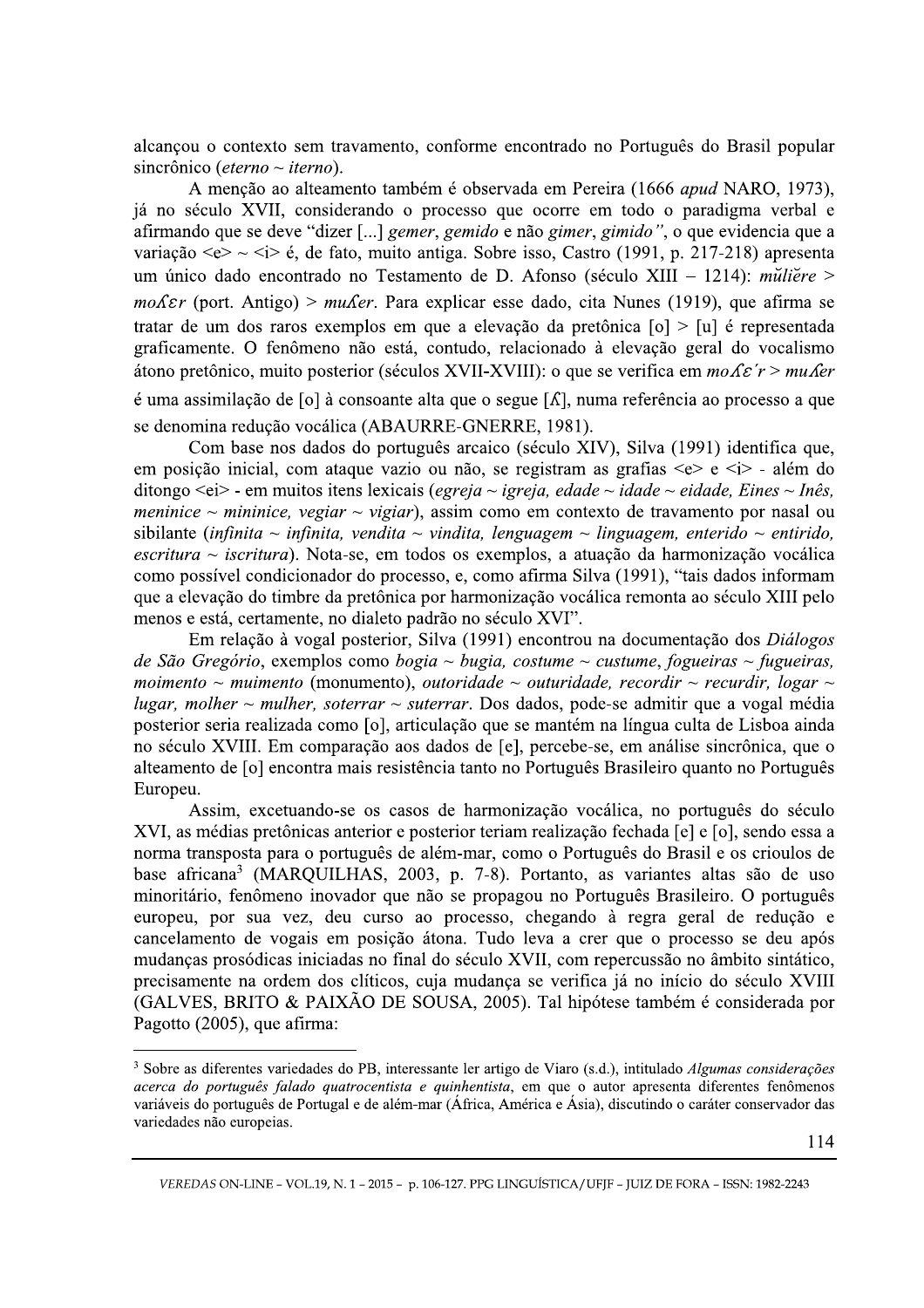Assim, enquanto o português de Portugal sofria processos de mudança que lhe dariam as feições atuais, o português do Brasil, pelo isolamento das populações transplantadas, teria mantido aqui as características de antes da mudança. É claro que tal hipótese não explica o sem número de alterações na morfologia e na sintaxe, de que não se tem notícia em Portugal, mas ela é interessante para pensar alguns fenômenos fonológicos (grifo acrescido). Por exemplo, a queda das vogais pretônicas é uma inovação do português de Portugal que se teria implementado a partir do século XVIII - na verdade uma grande alteração no padrão rítmico da língua - que não teria afetado o português do Brasil (PAGOTTO, 2005).

A respeito de alterações prosódicas, há apenas os registros de gramáticos que apontam alterações na pronúncia, aludidos acima, bem como os estudos com base no português arcaico. Gonçalves Viana (1892, p. 16 apud GALVES, 1999) aponta que, no português europeu, a distância entre as sílabas tônicas e as átonas é mínima, se comparado às línguas germânicas, e queixa-se de que os atores de então simplesmente comiam as sílabas pretônicas. Galves & Galves (1995) propõem que mudanças sintáticas e prosódicas estão encaixadas e, mais especificamente, que alterações na prosódia do PE conduziram à mudança sintática.

O PE moderno caracteriza-se como uma língua de ritmo silábico, por possuir poucos tipos silábicos, estrutura silábica CV (consoante vogal) dominante, poucas sílabas fechadas, propriedade de ressilabificação entre palavras prosódicas (sândi externo) e predomínio de palavras prosódicas com duas ou mais sílabas. No entanto, esse perfil não o enquadra totalmente em uma língua de ritmo silábico, já que apresenta uma forte diferença entre sílabas tônicas e átonas, com consequente redução vocálica, irregularidade do espaço ocupado por consoantes e vogais, e a relevância da palavra prosódica na fonologia da língua (FROTA, VIGÁRIO & MARTINS, 2002; VIGÁRIO, FROTA & FREITAS, 2003; VIGÁRIO, 2003). O PE comporta-se, portanto, como uma língua de ritmo silábico que partilha algumas características de língua do tipo acentual<sup>4</sup>.

Para a datação da mudança no nível prosódico, Frota, Galves & Vigário (2008) extraíram, dos textos que compreendem os Séculos XVII ao XIX, informações relativas às propriedades prosódicas que permitiram traçar o percurso dessa mudança. Essas alterações prosódicas acarretaram também a distinção entre o Português Brasileiro e o Português Europeu, no que tange ao comportamento das vogais pretônicas. As autoras concluem que a alteração prosódica aconteceu em três possíveis momentos: 1) em 1600, alterações nas propriedades relativas ao formato da palavra e ao padrão acentual; 2) em 1700, mais alterações nas propriedades relativas ao formato da palavra e ao padrão acentual; 3) em 1800, alterações nas propriedades relativas a alternância entre consoantes e vogais. Destacam que este quadro sugere mudança em curso, iniciada "por uma mudança na relevância do domínio da palavra prosódica (Pw) na gramática da língua com efeitos posteriores a nível dos segmentos". Por último, revelam a ação do fator tempo na evolução das propriedades rítmicas.

<sup>&</sup>lt;sup>4</sup> As línguas de ritmo silábico são caracterizadas pelos traços: [- complexidade/variedade silábica]; [+ domínio do padrão silábico CVI;  $[+$  equilíbrio na distribuição entre Consoantes e Vogais];  $[-$  acento  $/ +$  ressilabificação]; [- palavras prosódicas de 1 sílaba e + palavras prosódicas de três ou mais sílabas]. A marcação oposta desses traços configura as línguas de ritmo acentual.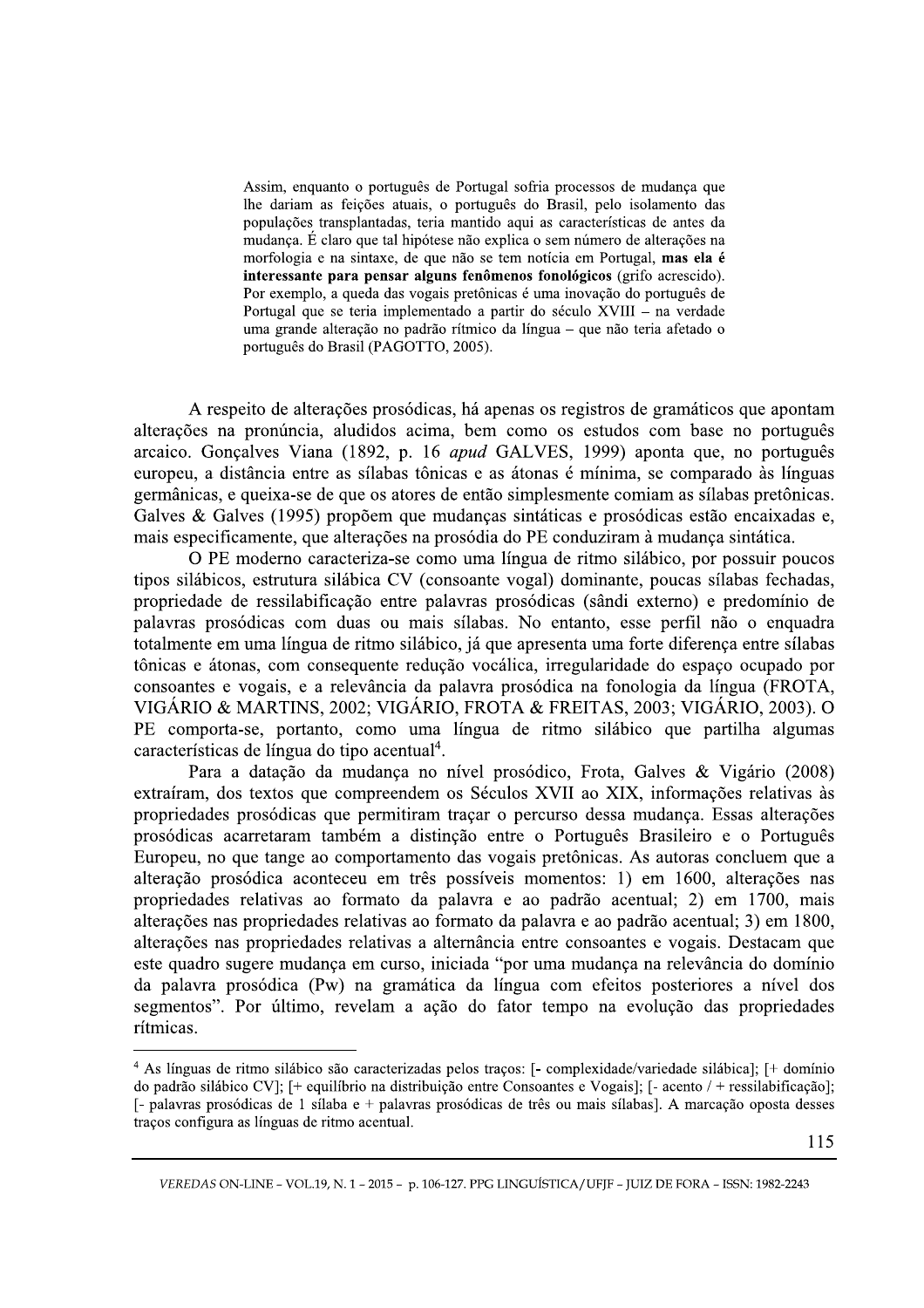Com base no que se apresentou acima, conclui-se que a realização flutuante das vogais pretônicas está na língua desde sua gênese. Ao Brasil, chegou um fenômeno ainda em estágio inicial, um fenômeno inovador que teve início no Português Europeu possivelmente no século XIII, em contexto de harmonização vocálica, expandindo-se a outros contextos já no século XIV. No século XVI, alcanca o dialeto padrão e atinge, nos séculos XVII/XVIII, inclusive contextos iniciais específicos (/EN-/ e /ES-/). Como já referido, não se expandiu fortemente no PB, restando a hipótese de que fatores de ordem prosódica são os responsáveis pela diferenciação entre os dois sistemas linguísticos. Ou seja, acredita-se que os mesmos fatores estruturais e não-estruturais estejam agindo no PE e no PB, não se tratando de caso de desativação de atuação de fatores numa ou noutra língua, mas a implicação das alterações no ritmo que resultou (e possivelmente resulta) na causa das diferenciações observáveis em níveis diversos da língua.

# 3. As vogais médias pretônicas do Português brasileiro e europeu – análise sincrônica

O português brasileiro (PB) e o europeu (PE) distinguem-se quanto às concretizações das vogais médias em posição pretônica. No Português Brasileiro, as vogais médias /e/ e /o/ podem se concretizar como [e i] (s[e]guido ~ s[i]guido; v[ $\tilde{e}$ ]ndia ~ v[i]ndia) e [o u] (c[o]mer  $\sim$  c[u]mer; ac[õ]ntecer  $\sim$  ac[ũ]ntecer), respectivamente. No Português Europeu, por sua vez, ocorrem seis variantes de /e/: [i], [i] ([i]mprego; [i]ficaz), [i] (alta centralizada e não arredondada – s[ $\pm$ ]mana), [e], [ $\tilde{e}$ ] (Qu[e]luz; at[ $\tilde{e}$ ]ndimento), [ $\epsilon$ ] (t[ $\epsilon$ ]levisão), [ø] (r[ø]feriu),  $[\tilde{e}j]$  ( $[\tilde{e}j]$ nchido) e  $[e]$  (ap $[e]$ gado); e quatro variantes de /o/:  $[u]$ ,  $[\tilde{u}]$  (p $[u]$ sitivo, c $[\tilde{u}]$ nviver), [0], [ $\delta$ ] ([o] fereci; esc[ $\delta$ ] nder), [o] ([o] ficina) e [ø] (c[ø] legas).

| Variantes de /E/                                                                                                                                                 |      | $\frac{6}{9}$ |
|------------------------------------------------------------------------------------------------------------------------------------------------------------------|------|---------------|
| $[i], [i]$ - $[i]$ presa, p $[i]$ sava, $[i]$ mprego, $[i]$ ficaz, $[i]$ ducação, $[i]$ xemplo, $[i]$ xiste,                                                     | 950  | 14,6          |
| [i]volui                                                                                                                                                         |      |               |
| - M[ $\pm$ ]lhorada, g[ $\pm$ ]rir, d[ $\pm$ ]sporto, gov[ $\pm$ ]rnantes, cons[ $\pm$ ]guir,<br>li l                                                            | 3520 | 54            |
| $s[i]$ mana, r[i]gião, d[i]testam                                                                                                                                |      |               |
| [e], [ẽ] - Qu[e]luz, int[e]mado, [e]xc[e]pcionais, r[e]c[e]pção, g[e]ral,                                                                                        | 614  | 9,4           |
| ind[e]pendência, at[e]ndimento, vari[e]dade, soci[e]dade                                                                                                         |      |               |
| - Int[ $\epsilon$ ]rnet, t[ $\epsilon$ ]cnologia, t[ $\epsilon$ ]lecomunicações, el[ $\epsilon$ ]tricidade,<br>$ \epsilon $                                      | 51   | 0,8           |
| t[ $\epsilon$ ]levisão, t[ $\epsilon$ ]lecom, [ $\epsilon$ ]coponto, s[ $\epsilon$ ]tecentos, est[ $\epsilon$ ]rectipo, v[ $\epsilon$ ]lhinho,                   |      |               |
| $v[\epsilon]$ lhote, gu[ε] rrazinha                                                                                                                              |      |               |
| $[\emptyset]$ - T[ø]ria, pod[ø]ria, pod[ø]rá, qu[ø]ria, qu[ø]rer, ref[ø]riu, qu[ø]rida,                                                                          |      | 20,9          |
| $\exp[\varnothing]$ riência, alt $[\varnothing]$ ração, dif $[\varnothing]$ rente, fev $[\varnothing]$ reiro, r $[\varnothing]$ lação, r $[\varnothing]$ flexos, |      |               |
| $s[\emptyset]$ tenta, prof[ $\emptyset]$ ssora, p[ $\emptyset]$ ssoa                                                                                             |      |               |
| [ɐ̃j] - [ɐ̃j]trei, [ɐ̃j]tram, [ɐ̃j]tendido, [ɐ̃j]chido, [ɐ̃j]tretêm, [ɐ̃j]tão                                                                                    | 11   | 0,2           |
| [e] - B[e]tão, ap[e]gado, sobr[e]viver, p[e]rguntando, p[e]rder, lib[e]rdade,                                                                                    | 11   | 0,2           |
| soci[e]dade                                                                                                                                                      |      |               |
| <b>Total</b>                                                                                                                                                     |      | 100           |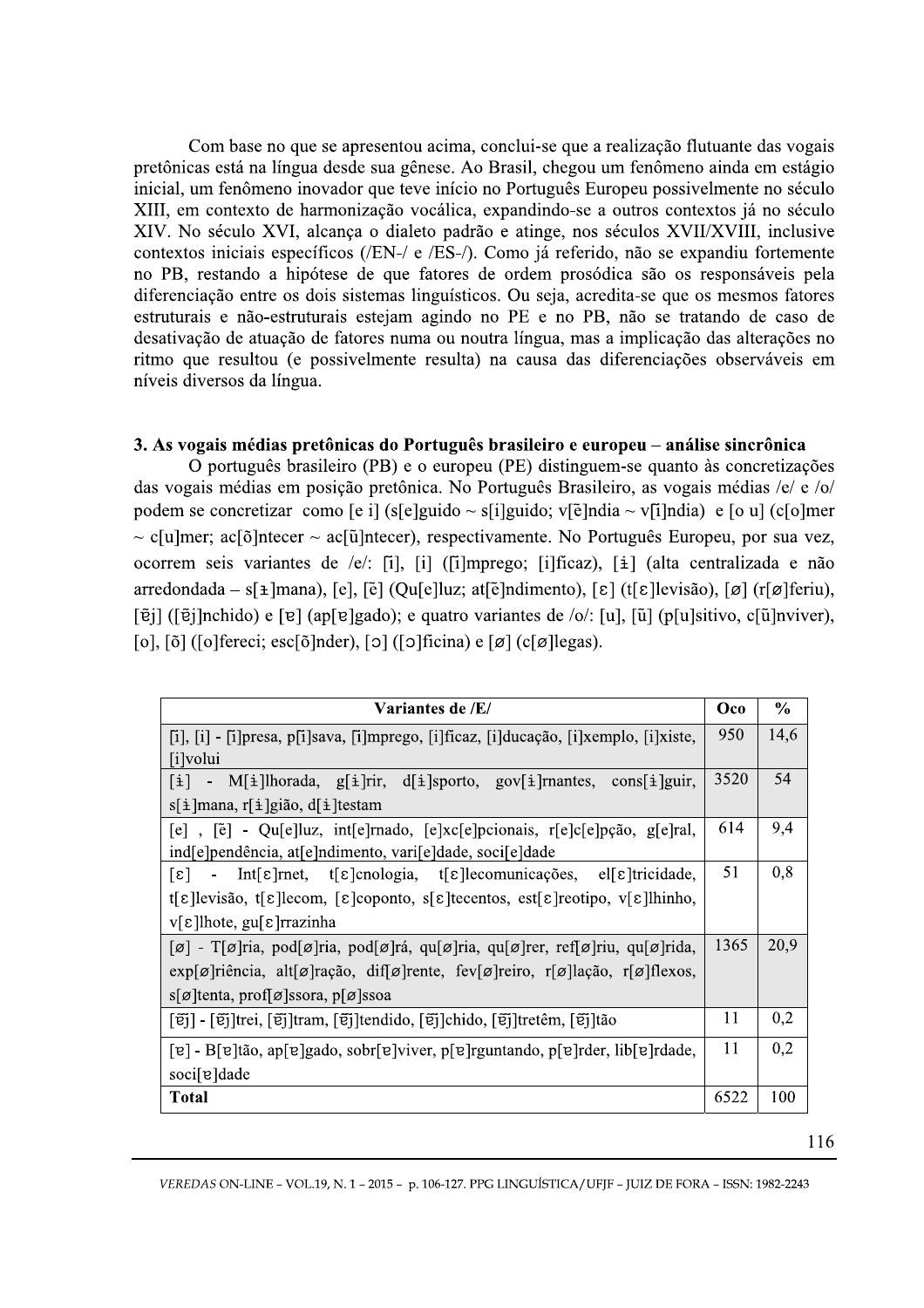#### **Quadro 2:** variantes da pretônica /E/ do português europeu.

Apesar do maior número de variantes no PE, a produtividade de cada uma das formas alternantes mostra que, majoritariamente, /e/ passa a  $[\pm]$  e a  $[\emptyset]$ , enquanto a realização como [i] ocorre apenas em início absoluto de vocábulo sem ataque preenchido ([i]xemplo) e as demais variantes não alcançam 10% do *corpus* analisado<sup>5</sup>.

| Variantes de /O/                                                                                                                                                  | Oco  | $\%$ |
|-------------------------------------------------------------------------------------------------------------------------------------------------------------------|------|------|
| $[u], [\tilde{u}]$                                                                                                                                                | 3164 | 75,7 |
| $P[u]$ sitivo, c $\left[\tilde{u}\right]$ nfusões, s $[u]$ ssegada, c $\left[\tilde{u}\right]$ ntente, p $\left[u\right]$ rque, c $\left[\tilde{u}\right]$ mprar, |      |      |
| pr[u]priamente, p[u]ssivelmente, p[u]steriormente, t[u]talmente                                                                                                   |      |      |
| $[0], [\tilde{0}]$                                                                                                                                                | 945  | 22,6 |
| C[õ]nviver, [o]brigada, [o]fereci, aut[o]carro, esfer[o]vite, pr[o]blema,                                                                                         |      |      |
| s[o]ciedade, esc[õ]nder, n[o]rmal, c[õ]nforme, disp[o]níveis, pr[o]fissional,                                                                                     |      |      |
| n[o]rmalmente, c[õ]mpletamente, des[o]rdenadamente                                                                                                                |      |      |
| $\lceil c \rceil$                                                                                                                                                 | 50   | 1,2  |
| [o]bjectivo, n[o]vecentos, n[o]venta, [o]portunidade, pr[o]blemas,                                                                                                |      |      |
| des[o]rientado, n[o]rmais, s[o]zinho, pr[o]priamente, [o]rgulho, [o]ficina,                                                                                       |      |      |
| $n[\circ]$ rmalmente                                                                                                                                              |      |      |
| $\lceil \varnothing \rceil$                                                                                                                                       | 21   | 0,5  |
| Nam[ø]rado, c[ø]legas, pr[ø]fessores, rig[ø]rosos, p[ø]rque, p[ø]pulação,                                                                                         |      |      |
| $c[\emptyset]$ stume, $c[\emptyset]$ nsegue                                                                                                                       |      |      |
| <b>Total</b>                                                                                                                                                      | 4180 | 100  |

Quadro 3: variantes da pretônica /O/ do português europeu.

Em relação à posterior /o/, o quadro vocálico mais se assemelha ao do PB, visto que as variantes [o] e [u] são as mais produtivas. Destaque-se, ainda, que o cancelamento, mais adiantado na série anterior, é inibido na série posterior, atingindo apenas 0,5% do *corpus*:  $c[\emptyset]$ legas, pr $[\emptyset]$ fessora,  $c[\emptyset]$ stume, nam $[\emptyset]$ rado, p $[\emptyset]$ pulação. As variantes mais produtivas são as altas [u], [ $\tilde{u}$ ] (75,7%) e as médias altas [o], [õ] (22,6%).

Desses resultados, pode-se concluir que, em relação à pretônica anterior, PB e PE se diferenciam: no primeiro, há alternância entre [e] e [i] (m[e]nino ~ m[i]nino); no segundo, verifica-se um processo de mudança em curso, já que [e] evoluiu ao longo do tempo para [i], posteriormente para [ $\pm$ ] e, nesse momento, [ $\pm$ ] se alterna com [ø]. Já a vogal posterior /o/ ainda apresenta alternância entre [o] e [u] (e mesmo [o]), como em pr<br/>[o]fissional  $\sim$ pr[u]fissional, c[õ]nviver ~ c[ũ]nviver, n[o]rmal ~ n[o]rmal ~ n[u]rmal. Ainda que o alteamento seja muito produtivo, a variante média fechada aparece como forma concorrente. motivo pelo qual o estudo da vogal posterior analisará sua variação  $\lceil 0 \sim u \rceil$ .

<sup>&</sup>lt;sup>5</sup> Essas variantes são, em geral, ou exceções regulares ou marcadas no léxico. Sobre isso, consultar o sítio http://cvc.instituto-camoes.pt/cpp/acessibilidade/capitulo3 2.html.

VEREDAS ON-LINE - VOL.19, N. 1 - 2015 - p. 106-127. PPG LINGUÍSTICA/UFIF - JUIZ DE FORA - ISSN: 1982-2243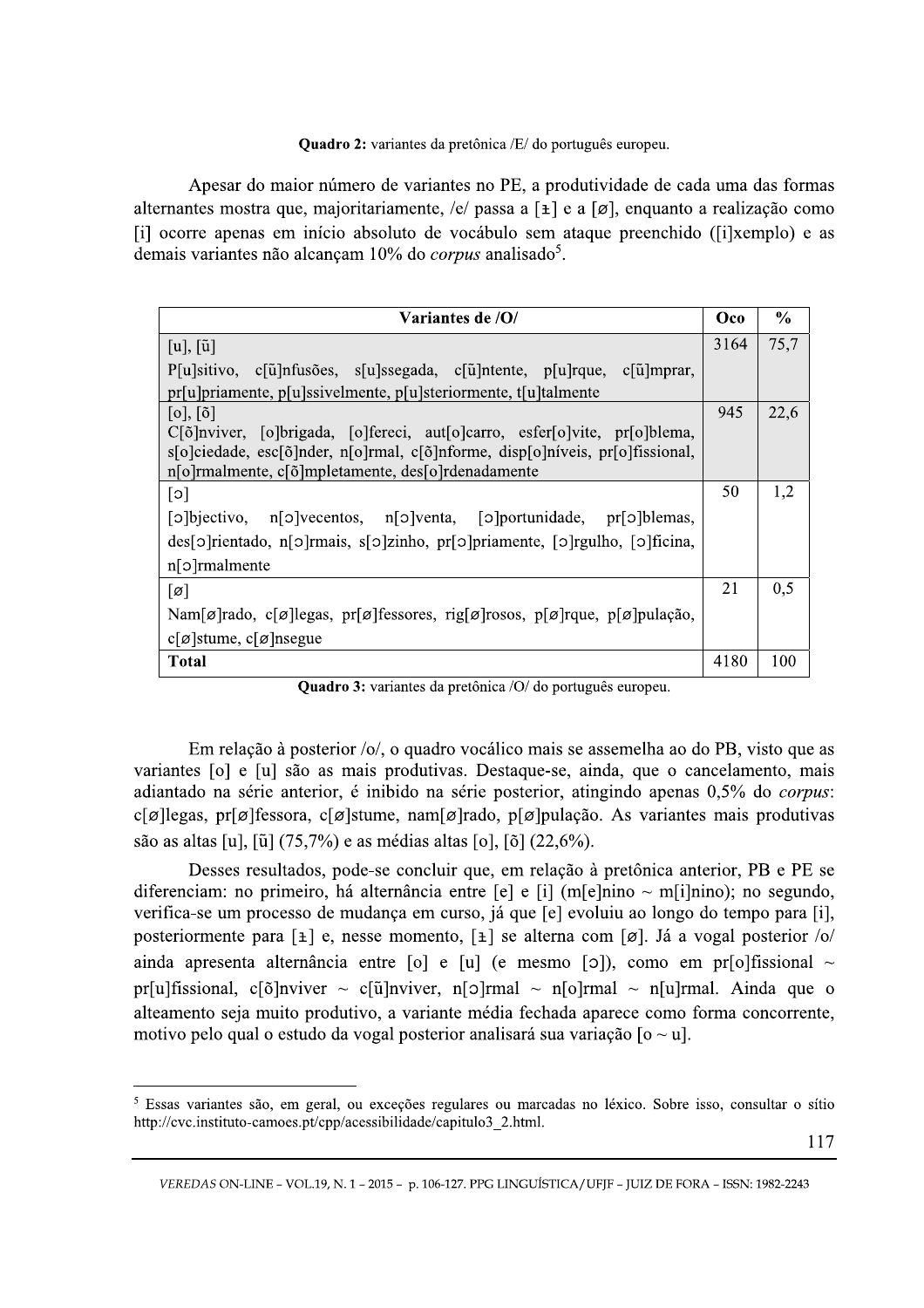### 3.1. Análise comparativa dos condicionamentos do alteamento e do cancelamento de /e/

A fim de conhecer o que estaria agindo para a distinção dos dois sistemas linguísticos, compararam-se os resultados encontrados para o alteamento pretônico do PB e para o cancelamento do PE. Os resultados mostraram que os condicionamentos são praticamente os mesmos: estrutura silábica, distância, ponto de articulação antecedente, natureza da vogal alvo, ponto de articulação da consoante da sílaba seguinte, classe de palavras e faixa etária<sup>6</sup>.

Com isso, entende-se que a diferença de comportamento entre PB e PE, no que tange à anterior /e/, não se relaciona à desativação de condicionamentos num e noutro sistema linguístico, estando, pois, vinculado a outro fator que se mencionará mais adiante. Ainda assim, sobre as variáveis selecionadas, é possível tecer algumas considerações.

Em relação à variável Estrutura silábica, os resultados mostram que o padrão (C)VC<sub>sibilante</sub> favorece o alteamento (PB), bem como o cancelamento (PE): [i]stranho, [e]stação, d[i]sgoverno, M[i]squita, [ø]stamos, r[ø]speitam, pr[ø]stáveis, fr[ø]squinho. Estando a pretônica em contexto de hiato, o alteamento no PB é favorecido (rech[i]ar, glilada); no entanto, concretiza-se majoritariamente como ditongo no PE, indicando um processo mais adiantado do que o que se observa no PB.

Assim como no PB /e/+ Nasal é contexto mais resistente ao alteamento (573/9063 -22% - .46 *input* geral da regra – [i]ncher, [en]trar, v[i]ndi, v[e]nder), no PE, este contexto figura como refratário ao cancelamento, já que 100% das ocorrências mantêm a variante [ $\pm$ ].

$$
|e|
$$
 + S (.86) >  $|e|$ +N (.46) > hiato (.35) > livre (.15)

No que diz respeito à variável *Distância*, o alteamento é condicionado principalmente pela contiguidade à sílaba tônica, preferencialmente à vogal alta, conforme comprova o peso relativo de .80: plildido, qulilrido. De modo diferente, no PE, é a posição medial da sílaba (contígua ou não à sílaba tônica) o condicionamento predominante do cancelamento, como se verifica em ap $\lceil \emptyset \rceil$ tecia (.867) > int $\lceil \emptyset \rceil$ resse (.817) > r $\lceil \emptyset \rceil$ lação (.589) >  $\lceil \emptyset \rceil$ special (.557).

Já para a variável *Ponto de articulação antecedente*, os resultados indicam que o ataque vazio e a consoante palatal condicionam o alteamento no PB: [i]stragado (.76), conhecido (.69). De outro modo, no PE, a supressão de pretônica está condicionada por velares/uvulares e labiais, conforme indicam os pesos relativos: qu[ø]ria (.947), dif[ø]rença  $(.724).$ 

Em relação à Natureza da vogal alvo, a pretônica átona permanente – que nunca figura em contexto tônico, seja na palavra primitiva seja na derivada – menino  $\rightarrow$  meninice  $\rightarrow$  $meninada$ ) – é o contexto favorecedor tanto do alteamento quanto do apagamento pretônico: [i]nsinar, [i]mpregado,  $r[\emptyset]$ flexos, p[ $\emptyset$ ]ssoa. A atonicidade eventual, atribuída à vogal pretônica que pode derivar (de) uma sílaba tônica, seja na palavra primitiva seja na derivada – ferreiro  $\leftarrow$  ferro - revela-se pouco favorecedora de um e outro fenômeno, visto que a tonicidade da forma primitiva fica subjacente e "se superficializa como subtônico" (BISOL,

<sup>6</sup> Apenas as variáveis selecionadas tanto para o alteamento quanto para o cancelamento pretônico foram aqui apresentadas. As variáveis localização morfológica da pretônica (se no prefixo ou na base) e escolaridade foram selecionadas somente para o português europeu. Os condicionamentos natureza da vogal da sílaba seguinte (que controla as características da vogal que está presente na sílaba seguinte, se átona ou tônica, se nasal ou oral), faixa etária e gênero foram relevantes para o português brasileiro.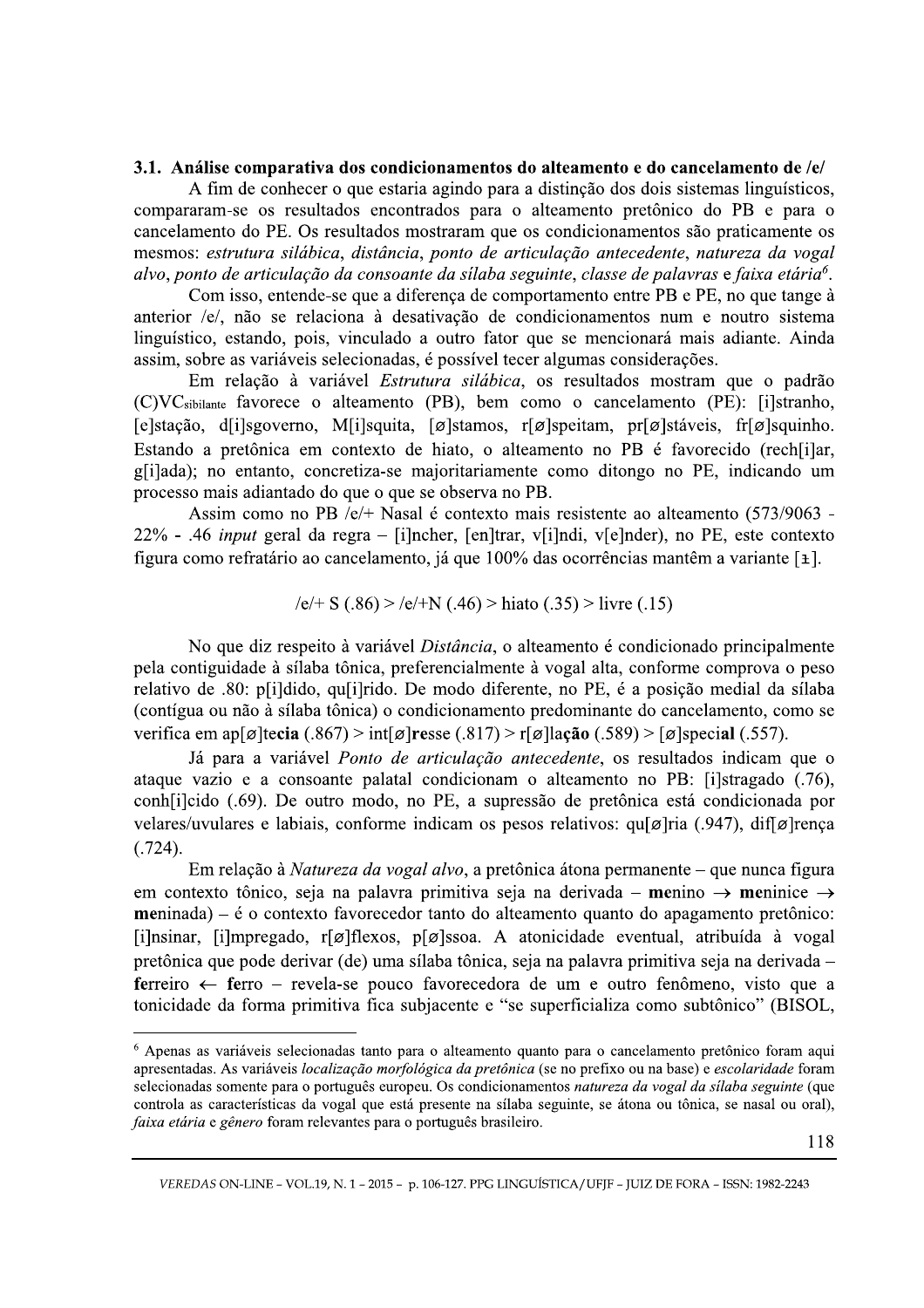1981), interceptando tanto as regras de elevação – no português brasileiro – quanto as de apagamento – no português europeu. Segundo Bisol (1981, p. 11), "o falante guarda na memória as regras subjacentes, por isso uma sílaba átona pode ser ouvida como forte, em função de um acento maior que lhe foi atribuído nas primeiras etapas do processo derivacional", preservando a vogal subjacente.

Quanto ao Ponto de articulação da consoante da sílaba seguinte, os resultados revelam que o alteamento é favorecido em contexto velar (.75), palatal (.59), pós-alveolar (.56) e labial (.55): p[i]queno, s[i]nhor, [i]ncher, [i]nviar. Já a supressão de pretônica tende a ocorrer antes de alveolar: qui o record profi o lssores. É possível admitir que o traco [+ alto] presente nessas consoantes favoreça o alteamento, bem como o cancelamento pretônico.

A variável Classe de palavras atua diferentemente no PB e no PE. Enquanto as formas nominais do verbo (.61) e o verbo (.59) são os itens lexicais mais atingidos pelo alteamento pretônico no PB (p[i]dindo, p[i]dir), o cancelamento atinge mais os nomes (.623) no PE: lib[ø]rdade, num[ø]rosas, m[ø]lhores. Tais resultados levam à discussão de qual teria sido o gatilho da mudança: o contexto sonoro ou o item lexical. Há fortes indícios de que o alteamento no PB tenha uma explicação de base difusionista, já que atinge uma classe de palavras específica – verbos – e todas as formas do paradigma verbal. No PE, por sua vez, não se observa o efeito paradigmático:

| Acessibilidade | Escondidas     | Interesse        | Rebelde          | Responsável   |
|----------------|----------------|------------------|------------------|---------------|
| Anelinho       | Esferovite     | Irreconhecível   | Rebeldia         | Restauração   |
| Antecedência   | Especial       | Liberdade        | Reclamações      | Restaurante   |
| Antecipado (a) | Espécie        | Melhores         | Reconhecido      | Retretes      |
| Apresentação   | Espírito       | Necessária       | Redondinhas      | Revoltado     |
| <b>Bebidas</b> | Estacionamento | Necessidade      | Reduções         | Segurança     |
| Certificado    | Estilo         | Necessitada      | Reduzida         | Semana        |
| Dependente     | Estragados     | Numerosas        | Reforma          | Semestre      |
| Desacordo      | Excelente      | Numerosas        | Reformado        | Semilhas      |
| Determinação   | Experiência    | Operacional      | Regional         | Sessenta      |
| Determinado    | Feliz          | Operador         | Relacionado      | Setenta       |
| Dezasseis      | Fevereiro      | Pedaço           | Relacionamento   | Televisão     |
| Dezembro       | Fresquinho     | Pequena          | Relações         | Terceiro      |
| Diferença      | Hotelaria      | Percurso         | Relativa         | Terreiros     |
| Diferente      | Impessoal      | Pessoa           | Remediados       | Universalista |
| Enriquecedora  | Independência  | Pessoal          | Remédio          | Universidade  |
| Entrevistado   | Independente   | Preferidos       | Representado     | Verão         |
| Escolaridade   | Infeliz        | Preservativo     | Respeito         |               |
| Escolas        | Interessante   | Professor(a/res) | Responsabilidade |               |

**Quadro 4:** listagem de nomes atingidos pelo cancelamento da pretônica /E/.

Antes, nota-se que palavras com contextos fonéticos assemelhados são atingidos pelo processo de cancelamento de /e/, o que leva à hipótese de que há a atuação de efeito neogramático.

No que concerne aos resultados para a variável não-estrutural Faixa etária, nota-se que, segundo os pressupostos labovianos, o alteamento pretônico (PB) é fenômeno

VEREDAS ON-LINE - VOL.19, N. 1 - 2015 - p. 106-127. PPG LINGUÍSTICA/UFIF - JUIZ DE FORA - ISSN: 1982-2243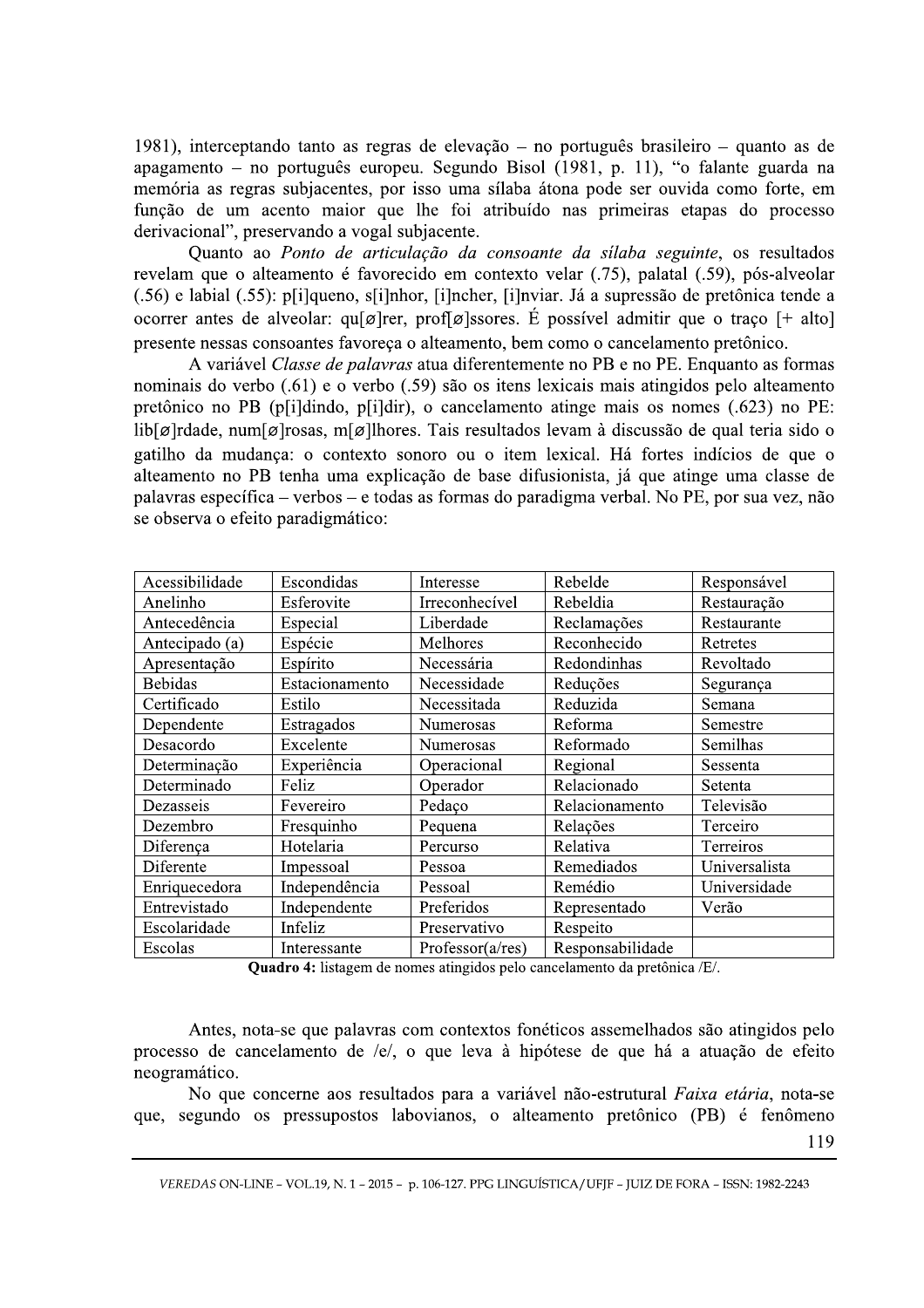conservador, já que atinge os falantes de idade mais avançada (56 anos em diante - .580). Como mencionado na revisão histórica, ao Brasil chegou um português, cuja realização das vogais médias era variável ( $\lceil e \rceil \sim \lceil i \rceil$  e  $\lceil o \rceil \sim \lceil u \rceil$ ). Esse comportamento se mantém, registrando o português brasileiro, portanto, um traço conservador do português que aqui aportou. Os estudos recentes (AVELHEDA, 2013; AVELHEDA & SOUZA, 2009; AVELHEDA & BATISTA DA SILVEIRA, 2011a; AVELHEDA & BATISTA DA SILVEIRA, 2011b) mostram, ainda, que o alteamento é fenômeno em retração, tendendo o sistema pretônico brasileiro às vogais médias fechadas.

Já o apagamento pretônico, no PE, é claramente um fenômeno inovador, pois está entre os mais jovens  $(25-35 \text{ anos} - .562; 36-55 \text{ anos} - .515)$ , decrescendo nas faixas mais elevadas (56 anos em diante - .406). Diferentemente do PB, o alteamento vocálico é norma categórica, seguindo o processo em sua evolução para a supressão da vogal pretônica. Tal resultado é corroborado pelo fato de serem as mulheres aquelas que levam adiante a mudança, como indica o peso relativo de .521 (cf. LABOV, 2001, p. 367 – paradoxo da conformidade).

Assim, os resultados relativos à vogal pretônica anterior /e/ revelam um distanciamento maior entre PB e PE, em que, naquele, a alternância [e ~ i] é variável, com tendência a manutenção da média fechada, ao passo que, neste, o processo de alteamento já se encontra estabilizado. A supressão vocálica é, pois, a forma alternante com que a variante alta centralizada [±] concorre, fenômeno decorrente de uma pronúncia mais rápida que altera o ritmo do PE, aproximando-o do padrão acentual<sup>7</sup>.

## 3.2. Análise comparativa dos condicionamentos do alteamento de /o/

A análise variacionista revelou que o PE apresenta maior tendência ao alteamento das posteriores do que o PB<sup>8</sup>. No entanto, ambos partilham praticamente os mesmos condicionamentos: estrutura silábica, distância, ponto de articulação da consoante antecedente, ponto de articulação da consoante da sílaba seguinte, natureza da vogal alvo, gênero do informante e classe de palavras.

Em relação à Estrutura silábica, observa-se que o alteamento pretônico no PB é favorecido por contexto de hiato (.99) e travamento por nasal (.63): eg[u]ísta, m[u]eda, J[u]aquim, pr[u]ibir pr[u]ibido; c[u]nversa, c[u]mprando, c[u]nfundindo. No PE, as sílabas livres (CV - .765 - e CCV - .733 - melh[u]rar, j[u]gadores, senh[u]rio) e a travada por /R/  $(CVC<sub>rótico</sub> - .640 - imp[u]rtância, [u]rquídeas, c[u]rtada) atuam como favorecedoras do$ fenômeno. Estes são contextos categóricos de não alteamento no PB, que revelam tendências opostas dos dois sistemas linguísticos.

Os resultados referentes à variável *Distância* permitem postular que o alteamento da pretônica posterior está condicionado à contiguidade à vogal alta tônica, no PB (.86): m[u]squito, c[u]stume, d[u]rmir, comportamento diferenciado do PE, cujos resultados apontam que qualquer vogal tônica favorece o alteamento, destacando-se ainda a posição medial como contexto propiciador do fenômeno.

óximo de 1.00, maior é a atuação do fe<br>atuação. Em seus resultados, o programa a<br>amento de PB, revelando que o alteamento<br>segundo.<br>GUÍSTICA/UFJF - JUIZ DE FORA - ISSN: 1982 <sup>7</sup> Sobre isso, ver também ABAURRE-GNERRE (1981).<br><sup>8</sup> A análise probabilística propõe que, se o input é mais próximo de 1.00, maior é a atuação do fenômeno. Diferentemente, quanto mais afastado desse valor, menor é a atuação. Em seus resultados, o programa apresenta um input de .885 para o alteamento do PE e de .24 para o alteamento de PB, revelando que o alteamento está em processo bem adiantado no primeiro sistema e em retração no segundo.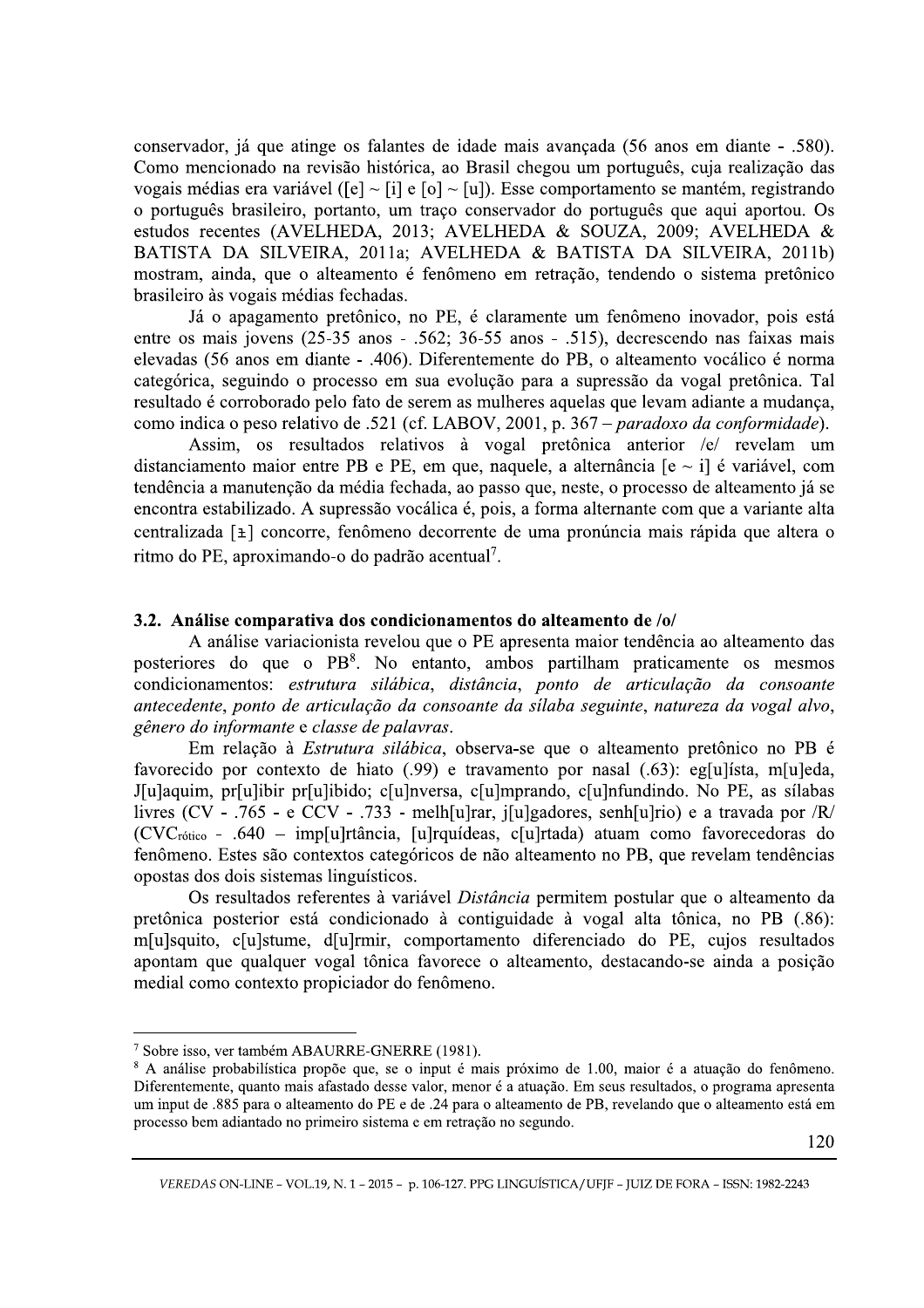Pos. medial contígua à tônica (.529 – enverg[u]nhado) > 1<sup>a</sup>. pos. com ataque contígua à tônica.  $(.525 - ch[u]cado) > pos.$  medial ñ contígua à tônica  $(.511 - ex[u]rbitante)$ 

A análise do contexto antecedente - Ponto de articulação da consoante antecedente destaca condicionamentos assemelhados em ambos os sistemas. Os resultados relativos ao PB mostram que a variação  $\lceil 0 \sim u \rceil$  está condicionada pelas consoantes velar ([ku]meçar - .70), labial ([pu]licial - .66) e pós-alveolar ([ $\lceil \text{u} \rceil$ ver - .60). O PE mostra como contextos favorecedores a consoante labial (at[mu]sférico - .698) e a velar/uvular ([ku]ntingente - .573).

Também relacionado ao contexto fonético adjacente, a variável Ponto de articulação da consoante da silaba seguinte revela que, no PB, labiais ([ku]munhão - .64) e palatais ([ku]nhecido - .58) atuam para o alteamento de [o]. No PE, pós-alveolares (c[u]n $\lceil$ ]avo -.648) e alveolares (p[u]s[t]erior - .547) favorecem o alteamento da posterior.

Percebe-se, portanto, pela exposição dos dois últimos resultados acima, que a variação  $[6 \sim u]$  tem motivações articulatórias. A consoante velar/uvular propicia o alteamento porque sua articulação levanta o dorso da língua, o que facilita a concretização de /o/ como [u]; já a labial tem a propriedade de baixar o  $F2^9$  de [o], aproximando-o de [u].

Assim como observado para a vogal pretônica anterior /e/, é o contexto permanentemente átono o favorecedor do alteamento da posterior /o/ nas duas variedades do português (PB - .57; PE - .504).

Quanto à variável não-estrutural Gênero do Informante, há um comportamento diferenciado para as duas variedades. Para o PB, a elevação da posterior é produtiva entre os homens (.57), ao passo que, no PE, são as mulheres as mais produtivas (.541). Tais resultados trazem à tona a discussão acerca da influência do gênero nos fenômenos linguísticos. De acordo com a perspectiva laboviana, fenômenos que não são alvo de estigma social<sup>10</sup> são levados adiante pelas mulheres; diferentemente, se há alguma pressão social sobre o uso de uma dada variante, elas são refratárias à sua implementação. Assim sendo, para o PB é possível postular que, de alguma forma, o uso da variante alteada receba algum tipo de avaliação negativa, ainda que as mulheres a utilizem sem ter consciência disso. Já para o PE, o alteamento não porta nenhuma avaliação negativa. Provavelmente isso se deve ao fato de o fenômeno já se encontrar em estágio mais avançado e de se ter processado em tempos remotos.

Outro resultado relevante diz respeito à hipótese difusionista. Os resultados indicam que o alteamento é produtivo na classe dos verbos – quer em sua forma nominal ou finita, como se pode comprovar pelo exame dos pesos relativos para as duas variedades:  $PB -$ verbo .57: forma nominal - .56:  $PE$  – verbo .595.

VEREDAS ON-LINE – VOL.19, N. 1 – 2015 – p. 106-127. PPG LINGUISTICA/UFJF – JUIZ DE FORA – ISSN: 1982-2243

<sup>&</sup>lt;sup>9</sup> Os formantes são frequências secundárias e têm como papel a diferenciação entre os timbres vocálicos.<br>Especificamente, F2 se relaciona à dimensão horizontal, ao grau de posteriorização da língua.

valor mais negativo. Já o estereótipo é<br>
i:<br>
almente marcado. Alguns estereótipos v<br>
ade pode não o ser para outra.<br>
GUÍSTICA/UFJF – JUIZ DE FORA – ISSN: 1982 <sup>10</sup> Labov (1994; 2001) descreve as variáveis linguísticas em três tipos: indicadores de classe, marcadores de classe e estereótipos. Nos fenômenos variáveis do tipo *indicador*, pode haver diferenciação social, etária e regional, mas não há variação estilística na fala daqueles que os utilizam; se submetidos a testes de avaliação subjetiva, os indicadores podem não ser analisados negativamente. Nos do tipo *marcador* de classe, há uma distribuição social e estilística motivada. Além disso, os falantes podem não ter consciência de sua concretização, mas, ao avaliarem, podem emitir juízo de valor mais negativo. Já o estereótipo é avaliado negativamente pela comunidade linguística e é, portanto, socialmente marcado. Alguns estereótipos variam de erupo para grupo, ou seja, o que é positivo para uma comunidade pode não o ser para outra.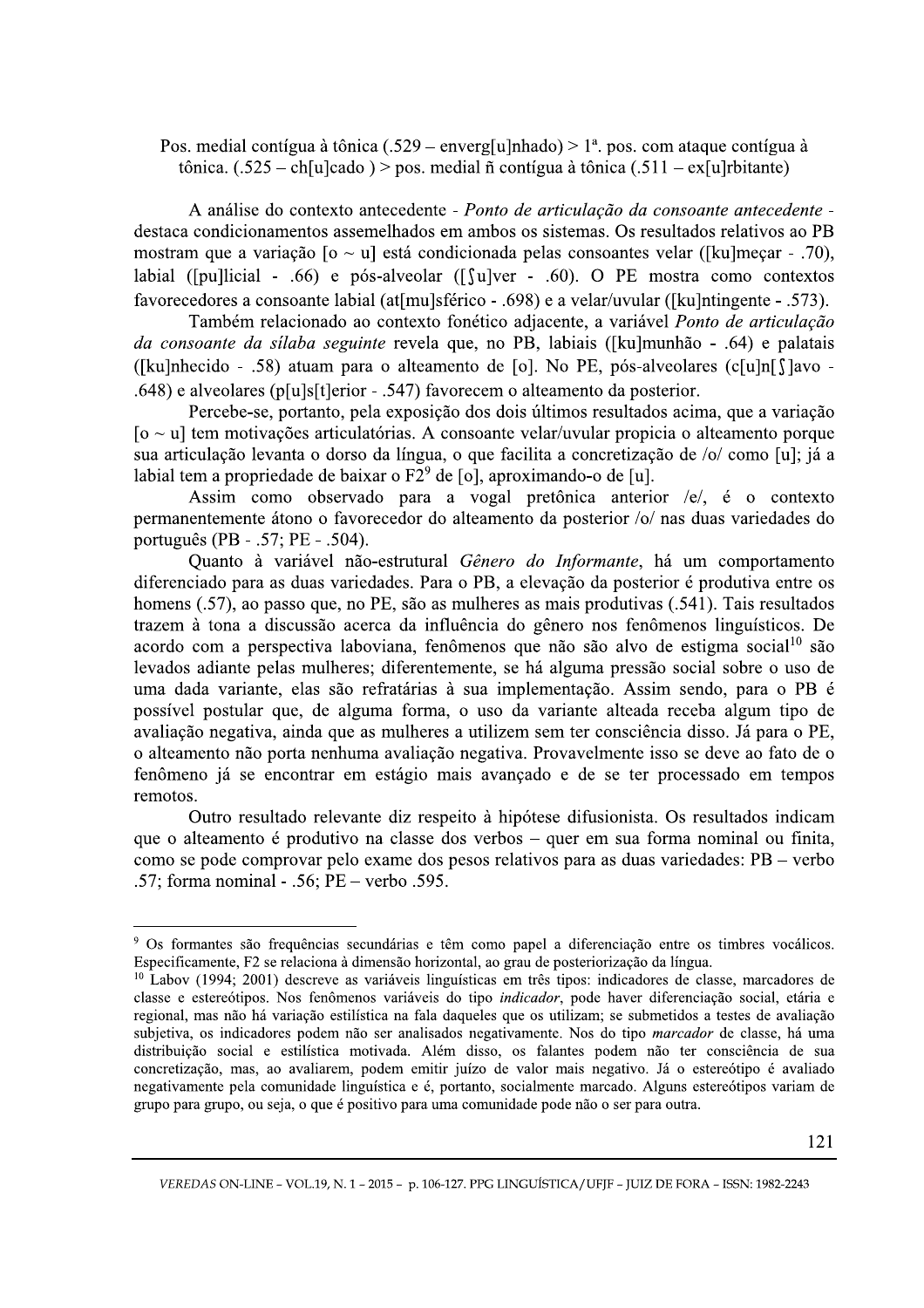Ainda que não seja uma variável selecionada para ambas as variedades consideradas, são notáveis os resultados relativos à natureza da vogal da sílaba seguinte. O alçamento de [o] se dá com diferentes vogais na sílaba seguinte:

Apagamento (.789) > [i] tônico (694) > [e o] átonos (.684) > [ẽ õ] tônicos (.639) > [ɐ] (.605)  $>$ [i] átono (.572)

No entanto, chama a atenção o fato de o cancelamento da pretônica da sílaba seguinte (pr[u]f[ø]ssora) propiciar o alteamento da pré-pretônica [o], num processo, talvez, semelhante ao que já ocorreu com a pretônica anterior, em que a supressão já se estende para a prépretônica.

Assim, em relação à pretônica posterior /o/, PB e PE ainda guardam entre si relativa semelhança de comportamento, a saber: apresentar variação entre média fechada [o] e alta [u] e, em certa medida, ser contexto de resistência a um processo que está consolidado na pretônica anterior.

## 4. Conclusão

Os resultados indicam não só que o PB e PE apresentam dissemelhanças no comportamento das pretônicas [e o], mas também que apresentam pontos semelhantes. Confirma-se, de fato, que a tendência do PB na variedade padrão é à preferência pelas médias fechadas [e o], sendo as variantes alteadas [i u] formas que possivelmente chegaram às terras brasileiras em uso minoritário. Aqui, não encontrou condições favoráveis à implementação da norma que lá continuou em processo de mudança, chegando ao cancelamento pretônico.

Nota-se, ainda, que as variáveis que atuam para o alteamento da pretônica anterior no PB e supressão da pretônica anterior no PE são muito similares, assim como se comprova que as variáveis que propiciam o alteamento da pretônica posterior são praticamente as mesmas nas duas variedades do português. Tais observações levam a considerar que se trata de dois sistemas linguísticos que caminham em sentidos opostos, mas cujas regras de acionamento (ou condicionamentos) quer do alteamento quer da supressão continuam agindo igualmente sobre ambos. Nesse sentido, há necessidade de investigação de aspectos prosódicos para dar conta do motivo pelo qual o alçamento vocálico está deixando de atuar no PB e continua atuando (e progredindo a outro estágio) no PE. Tenta-se, com base nesse aspecto e no decorrer da pesquisa, descrever essa diferença de comportamento.

A análise preliminar de algumas variáveis que indiciam aspectos relacionados às diferenças no nível prosódico, a saber: a própria variável dependente, que controla o cancelamento pretônico, a variável que controla o número de sílabas do vocábulo e a que verifica o tipo de estrutura silábica fornecem algumas pistas.

Em relação ao cancelamento pretônico, a literatura indica que línguas de ritmo acentual tendem ao apagamento do vocalismo átono e possível formação de novos padrões silábicos, como acontece com os dados do PE, principalmente no que tange à pretônica anterior /e/, já que a vogal posterior /o/ se mostra mais resistente ao fenômeno. Relacionado a isso, o cancelamento também ocasiona a redução do número de sílabas do vocábulo, o que

122

VEREDAS ON-LINE - VOL.19, N. 1 - 2015 - p. 106-127. PPG LINGUÍSTICA/UFJF - JUIZ DE FORA - ISSN: 1982-2243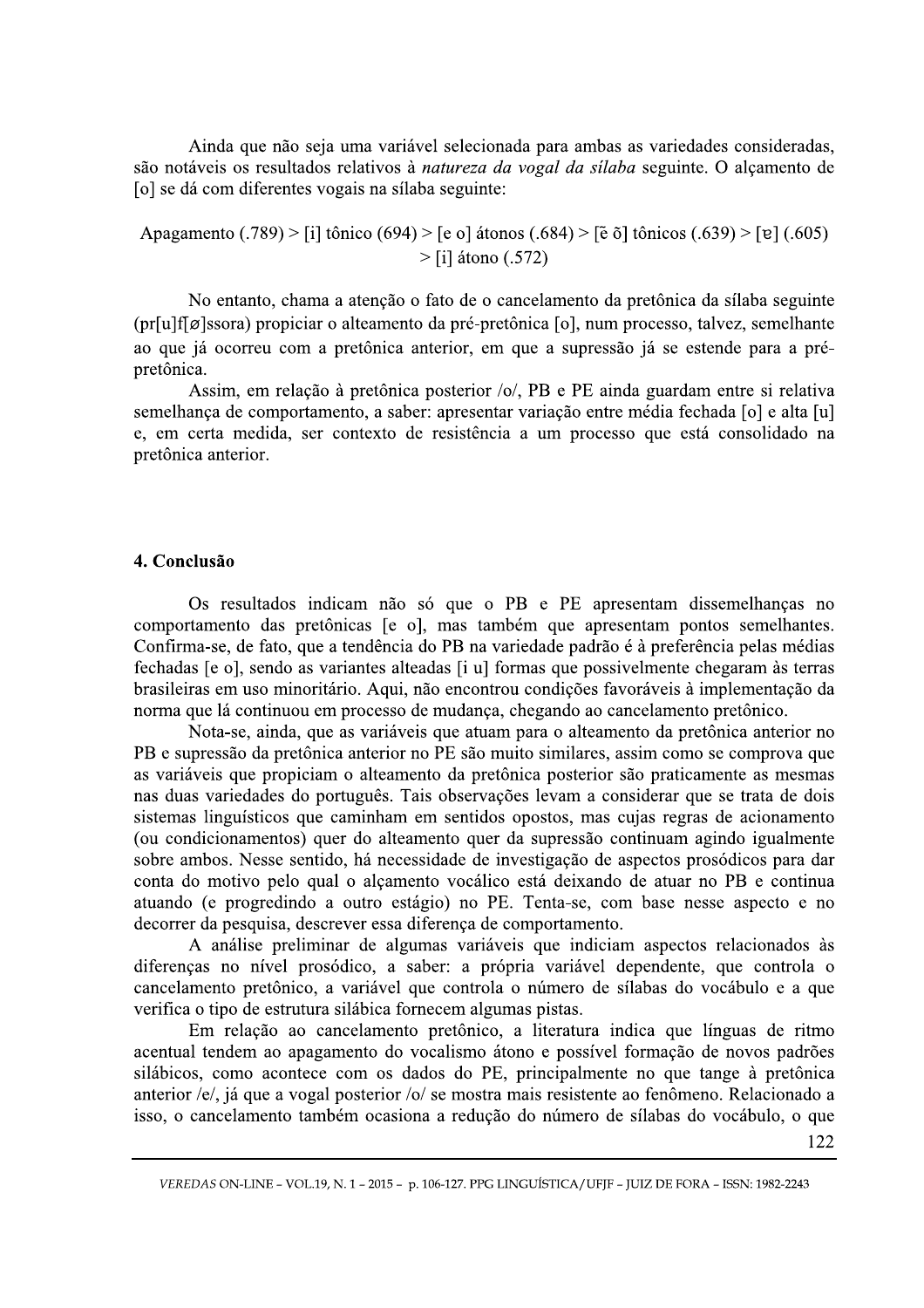não ocorre no PB. Nos dados de PE, percebe-se que palavras de maior extensão silábica tendem a ser mais atingidas pelo cancelamento pretônico, ao passo que as de menor extensão tendem a manter a pretônica. É possível postular que o cancelamento concorre para que o PE seja um sistema linguístico de predomínio de palavras de menor número de sílabas, característica de línguas de ritmo acentual.

Outro dado relevante para observação dos fatores atinentes às diferenças de ritmo entre o PE e o PB consiste no tipo de estrutura silábica preferencial de cada sistema linguístico. A análise dos percentuais referentes ao padrão silábico indica predomínio do padrão CV no PE, ao passo que os dados de PB revelam predomínio de estruturas mais complexas, ou seja, de sílabas travadas com elemento consonântico. A literatura relativa à identificação das línguas de acordo com o padrão silábico assinala que línguas de ritmo silábico apresentam predomínio de estrutura CV e poucas sílabas fechadas. Diferentemente, línguas de ritmo acentual apresentam menor predomínio de estrutura CV e maior predomínio de sílabas fechadas. Nesse sentido, o PE se enquadraria em língua de ritmo silábico e o PB, de ritmo acentual.

Por fim, postula-se que a realização flutuante das vogais pretônicas está na língua desde sua gênese. Ao Brasil, chegou um fenômeno ainda em estágio inicial, um fenômeno inovador que teve início no PE possivelmente no século XIII, em contexto de harmonização vocálica, expandindo-se a outros contextos já no século XIV. No século XVI, alcança o dialeto padrão e atinge, nos Séculos XVII/XVIII, inclusive contextos iniciais específicos (/EN-/ e /ES-/). Como já referido, não se expandiu fortemente no PB, restando a hipótese de que fatores de ordem prosódica são os responsáveis pela diferenciação entre os dois sistemas linguísticos. Ou seja, acredita-se que os mesmos fatores estruturais e não-estruturais estejam agindo no PE e no PB, não se tratando de caso de desativação de atuação de fatores numa ou noutra língua, mas a implicação das alterações no ritmo que resultou (e possivelmente resulta) na causa das diferenciações observáveis em níveis diversos da língua.

### Remains: what is left of the contact in case of pretonic

ABSTRACT: The heightening of unstressed vowels [e] and [o] figures as a stable variation in Brazilian Portuguese (BP), but has different behavior in European Portuguese (EP). In this variety, heightening are in earlier proceedings, including reaching the deletion of unstressed vowel. This paper aims to verify the remains of sixteenth European Portuguese, regarding pretonic vowel context, on the actual Brazilian Portuguese. The theoretical framework of labovian variationist sociolinguistics underlies this analysis. The results indicate that the constraints of the current stage of heightening in European Portuguese are the same ones who control the increasing height in Brazilian Portuguese. The differences are due to changes in the rhythm observed in PE since the sixteenth century.

Keywords: language contact; variation; sociolinguistics; heightening; rhythm.

### Referências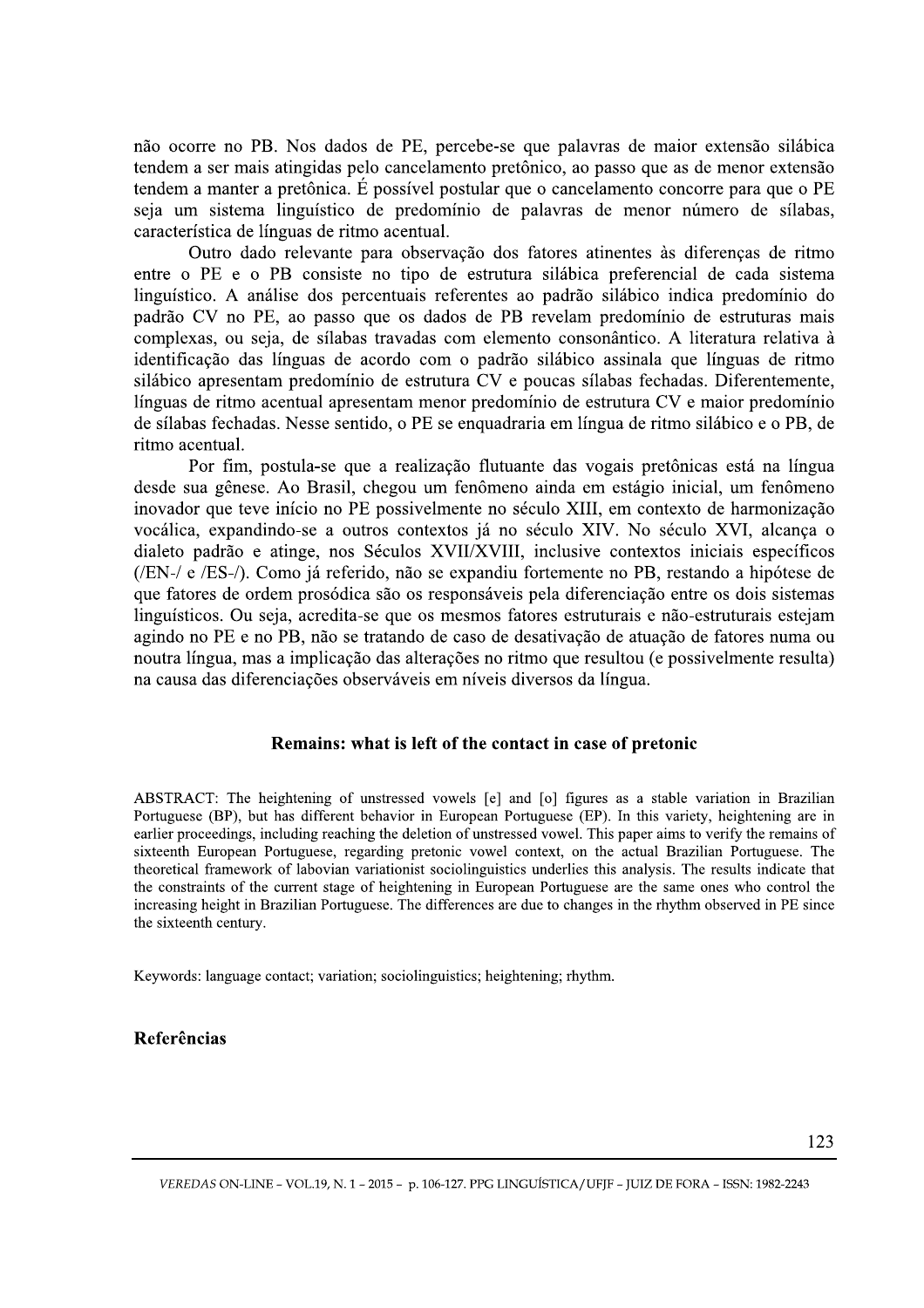ABAURRE-GNERRE, M. B. Processos fonológicos segmentais como índices de padrões prosódicos diversos nos estilos formal e casual do português do Brasil. Cadernos de Estudos Linguísticos, no. 2, p. 23-44, 1981.

AVELHEDA, A. C. da C. O alteamento das vogais médias pretônicas no município de Nova Iguaçu: análises sociolinguística e acústica. Dissertação de Mestrado. Rio de Janeiro: UFRJ/FL, 2013.

AVELHEDA, A. C. da C. & SOUZA, S. C. G. de. Vogais médias pretônicas: uma análise de dados do Século XIX. In: CONGRESSO DA ASSOCIAÇÃO DE ESTUDOS DA LINGUAGEM DO RIO DE JANEIRO, 15, 2009. Anais do XV Congresso da Associação de Estudos da Linguagem do Rio de Janeiro – Linguagens em diálogo: pesquisa e ensino na área de Letras. Rio de Janeiro: Universidade Federal do Rio de Janeiro, 2009.

AVELHEDA, A. C. da C.; BATISTA DA SILVEIRA, E. F. Vogais médias pretônicas: uma análise pancrônica. In: VII Congresso Internacional da ABRALIN, 2011, Curitiba. VII Congresso Internacional da ABRALIN, 2011a. v. 1. p. 465-479.

AVELHEDA, A. C. da C.; BATISTA DA SILVEIRA, E. F. Alteamento das vogais médias pretônicas nas cidades de São Fidélis e Rio de Janeiro: uma análise comparativa. In: VII Congresso Internacional da ABRALIN, 2011, Curitiba. Anais do VII Congresso Internacional da ABRALIN, 2011b. v. 1, p. 450-464.

BATISTA DA SILVEIRA, E. F. Vogais pretônicas no Português Brasileiro e Europeu. 2014. 42 f. Relatório (Pós-Doutoramento em Língua Portuguesa) – Centro de Linguística da Universidade de Lisboa, Universidade de Lisboa, Lisboa.

BISOL, L. Harmonia vocálica: uma regra variável. 332p. Tese (Doutorado em Linguística) – Faculdade de Letras, Universidade Federal do Rio de Janeiro, Rio de Janeiro, 1981.

CAMARA JR., J. M. História e Estrutura da Língua Portuguesa. Rio de Janeiro: Padrão, 1976.

CARVALHO, J. G. H. de. Nota sobre o vocalismo antigo português: valor dos grafemas e e o em sílaba átona. Revista portuguesa de filologia. Vol. XII, tomo I. Coimbra: Faculdade de Letras da Universidade de Coimbra/ Instituto de Estudos Românicos, 1962.

VEREDAS ON-LINE - VOL.19, N. 1 - 2015 - p. 106-127. PPG LINGUÍSTICA/UFIF - JUIZ DE FORA - ISSN: 1982-2243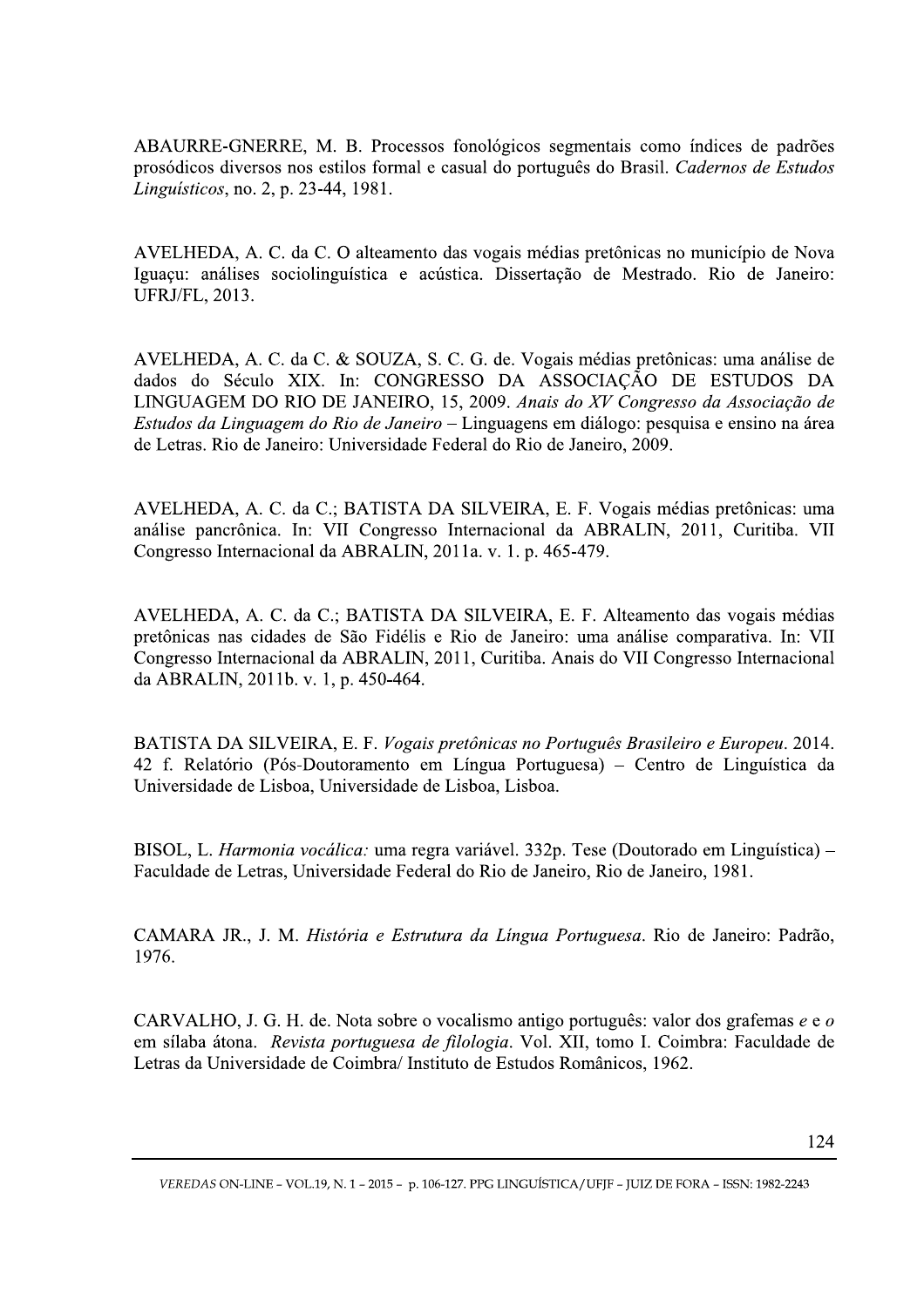CASTILHO, A. T. de. História do Português Brasileiro. In: Nova Gramática do Português Brasileiro. São Paulo: Contexto, 2010.

CASTILHO, A. T. de. Jornal da UNICAMP, Edição 328, de junho de 2006 (entrevista a Disponível **Álvaro** Kassab). em: <http://www.unicamp.br/unicamp/unicamp\_hoje/ju/junho2006/ju328pag4-5.html>. Acesso em: 01 de out 2013.

CASTILHO, A. T. de. O português do Brasil. In: ILARI, R. *Lingüística românica*. São Paulo, Ática, 1997.

CASTRO, Ivo. Curso de história da língua portuguesa. Lisboa: Universidade Aberta, 1991.

FROTA, S.; VIGÁRIO, M.; MARTINS, F. Language Discrimination and Rhythm Classes: Evidence from Portuguese. In Speech Prosody 2002 Proceedings. Aix-en-Provence, pp. 315-318, 2002.

FROTA, S.; GALVES, C.; VIGÁRIO, M. Ler a fonologia: do português clássico ao português moderno. Atas do XXIII Encontro Nacional da Associação Portuguesa de Linguística, Lisboa, APL, 2008, pp. 193-206.

GALVES, C. Da fala à gramática. Revista Pesquisa. Fapesp, 1999. Disponível em: <http://revistapesquisa.fapesp.br/wp-content/uploads/1999/07/fapesp 44-30-site.pdf>. Acesso em: fev. 2013.

GALVES, C., BRITTO, H., PAIXÃO DE SOUSA, M. C. The Change in Clitic Placement from Classical to Modern European Portuguese. Journal of Portuguese Linguistics, 4-1, 39-67.2005

GALVES, A.; & GALVES, C. A Case study of prosody driven language change. From CIP to EP, UNICAMP - USP, 1995.

LABOV, W. Principles of linguistic change: Social Factors. Massachusetts: Blackwell Publishers, 2001.

LABOV, W. Principles of Linguistic Change: Internal Factors. Basil Blackwell, 2001[1994].

VEREDAS ON-LINE - VOL.19, N. 1 - 2015 - p. 106-127. PPG LINGUÍSTICA/UFIF - JUIZ DE FORA - ISSN: 1982-2243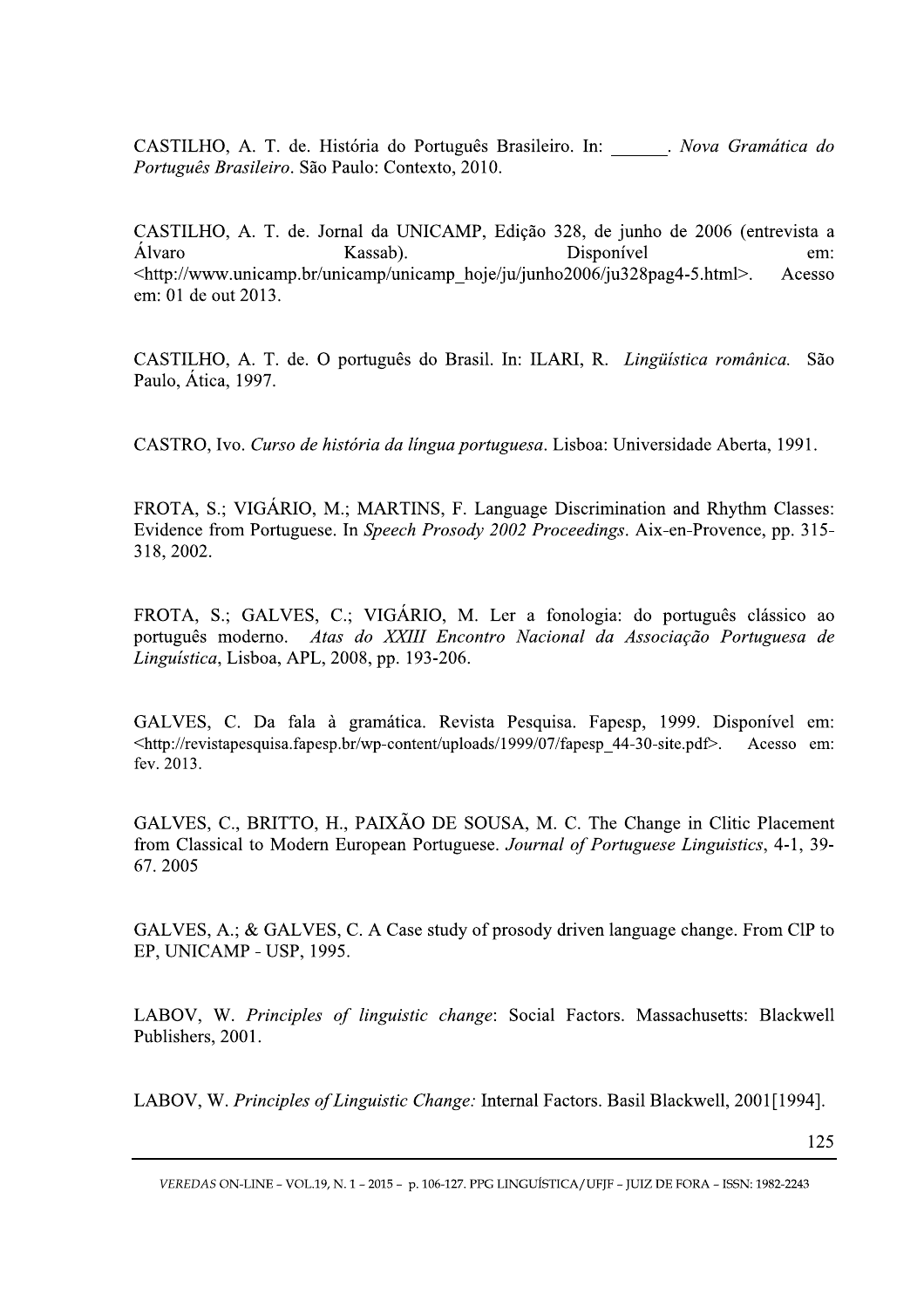MAIA, C. de A. História do galego-português. Estado linguístico da Galiza e do Noroeste de Portugal do século XIII ao século XVI (com referência à situação do galego moderno). Coimbra: INIC, 1986.

MARQUILHAS, R. A faculdade das letras: leitura e escrita em Portugal no séc. XVII. Lisboa: Imprensa Nacional-Casa da Moeda, 2000.

MARQUILHAS, R. Mudança analógica e elevação das vogais pretônicas. In: CASTRO, I.; DUARTE, I. (org.) Razão e emoção. Miscelânea de estudos em homenagem à Maria Helena Mira Mateus. Vol. II. Lisboa, INMC, 2003. P. 7-18.

NASCENTES, A. O linguajar carioca. 2. ed. Rio de Janeiro: Simões, 1953.

NARO, A. A história do e e do o em português: um estudo de deriva linguística. In: Estudos diacrônicos. Petrópolis: Vozes, 1973.

PAGOTTO, E. G. Variedades do português no mundo e no Brasil. Ciência e Cultura. São Paulo, v. 57, n. 2. June 2005. Available from Paulo, v.  $57$ , n.  $2$ , June 2005. Available from - http://cienciaecultura.bvs.br/scielo.php?script=sci\_arttext&pid=S0009- $67252005000200017\&\ln\frac{1}{2}$  hng=en $\&\ln\frac{1}{2}$  and  $\&\ln\frac{1}{2}$  are  $\&\ln\frac{1}{2}$  and  $\&\ln\frac{1}{2}$  are  $\&\ln\frac{1}{2}$  and  $\&\ln\frac{1}{2}$  are  $\&\ln\frac{1}{2}$  and  $\&\ln\frac{1}{2}$  are  $\&\ln\frac{1}{2}$  and  $\&\ln\frac{1}{2}$  are  $\&\$ 

PAIVA, M. H. A descrição do vocalismo átono quinhentista: linhas e entrelinhas nos textos metalinguísticos coevos. Revista de Estudos Linguísticos. v. 3, Faculdade de Letras da Universidade do Porto, p. 198-221, 2008.

QUERIQUELLI, L. H. M.; CABRAL, A. O Brasil estraga ou conserva a língua de Camões?<br>Centro Universitário Leonardo Da Vinci. 2011. Disponível em: Centro Universitario Leonardo Da Vinci. 2011. Disponivel em: <u>Khttp://pt.scribd.com/doc/73376108/O-Brasil-estraga-ou-conserva-a-lingua-de-Camoes-Luiz-</u> Henrique-Queriquelli>. Acesso em: out. 2013.

SILVA, M. B. da. Uma possível história das pretônicas brasileiras. Revista Linguística / Revista do Programa de Pós-Graduação em Linguística da Universidade Federal do Rio de Janeiro. Volume 9. número 2. dezembro de 2013. ISSN 1808-835X 1. Janeiro. Volume 9, numero 2, dezembro de 2013. ISSN 1808-835X 1. [http://www.letras.ufrj.br/poslinguistica/revistalinguistica]

VEREDAS ON-LINE – VOL.19, N. 1 – 2015 – p. 106-127. PPG LINGUISTICA/UFJF – JUIZ DE FORA – ISSN: 1982-2243  $\,$ GUÍSTICA/UFJF – JUIZ DE FORA – ISSN: 1982